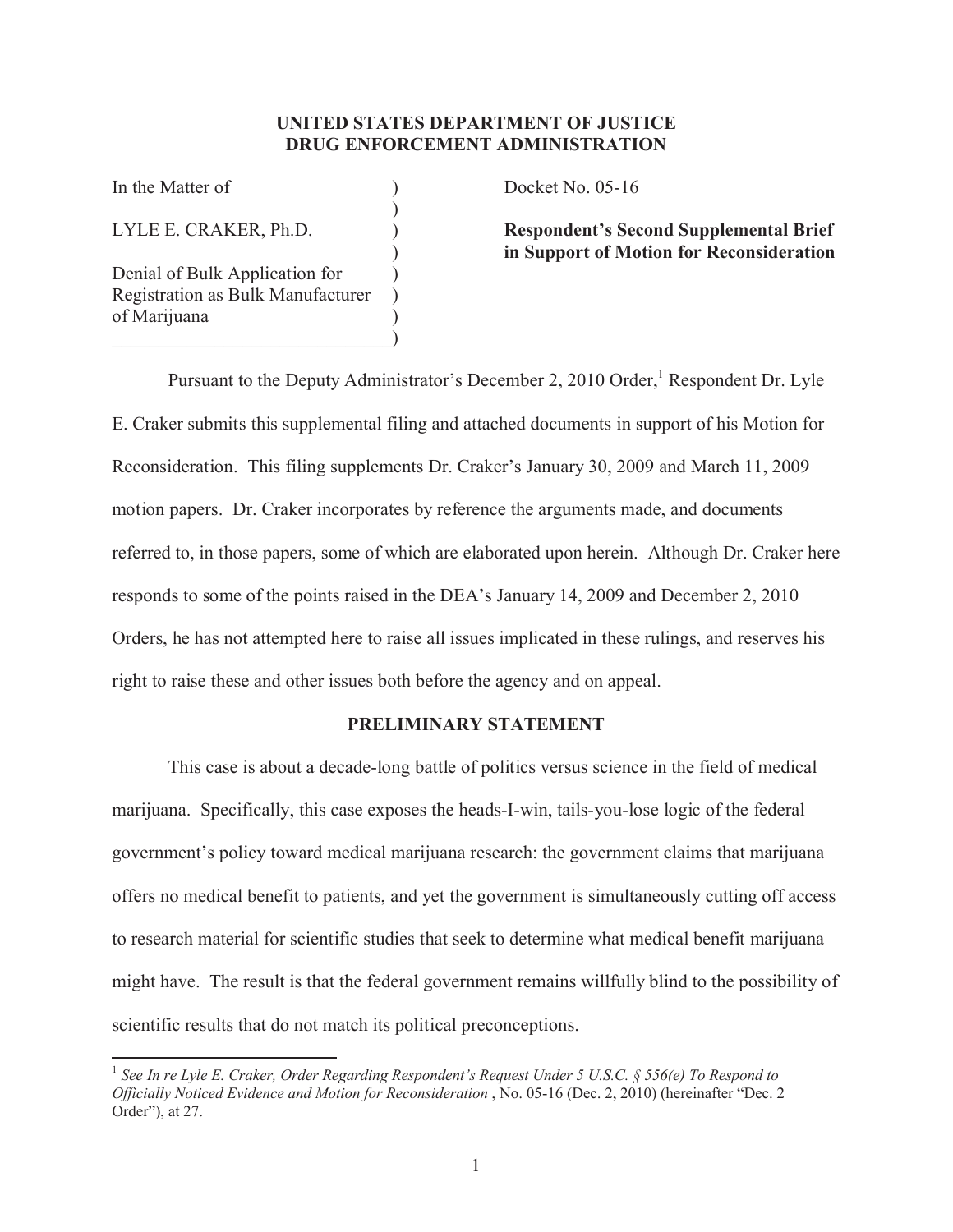Research into the possible medical benefits of marijuana is more important now than ever: fifteen states (Alaska, Arizona, California, Colorado, Hawaii, Maine, Michigan, Montana, Nevada, New Jersey, New Mexico, Oregon, Rhode Island, Vermont, and Washington) and the District of Columbia have all decriminalized the possession and use of marijuana for medical purposes, but the federal government is effectively obstructing the scientific research necessary to help resolve the ongoing debate over what, if any, medical benefits marijuana offers to patients. The federal government's official policy is that marijuana has no medical benefit. But the government is unwilling to put its policy to the test of science: instead, the government exercises monopoly control over the nation's supply of marijuana that may be used for scientific purposes, by allowing an agency whose mission is to explore the consequences of the *abuse* of marijuana—the National Institute on Drug Abuse (NIDA)—to determine what research may go forward regarding marijuana's *beneficial* medical uses. The result is that, as explained in more detail below, marijuana alone out of all potential medicines is subject to a special and obstructive process that places politics over science.

This case is an effort to open up that process in order to advance scientific and medical knowledge about a substance that appears to be providing relief to thousands of patients notwithstanding the federal government's classification of marijuana as a substance that has "no currently accepted medical use."

The existing regulatory system for the approval of new medications works like this: approval from the Food and Drug Administration (FDA) is required to create a medicine that is sanctioned under federal law; FDA approval is granted only to new medicines that have been proven effective in rigorous clinical testing; and FDA, Drug Enforcement Administration (DEA) and State approval are all required to perform the necessary clinical testing on controlled

2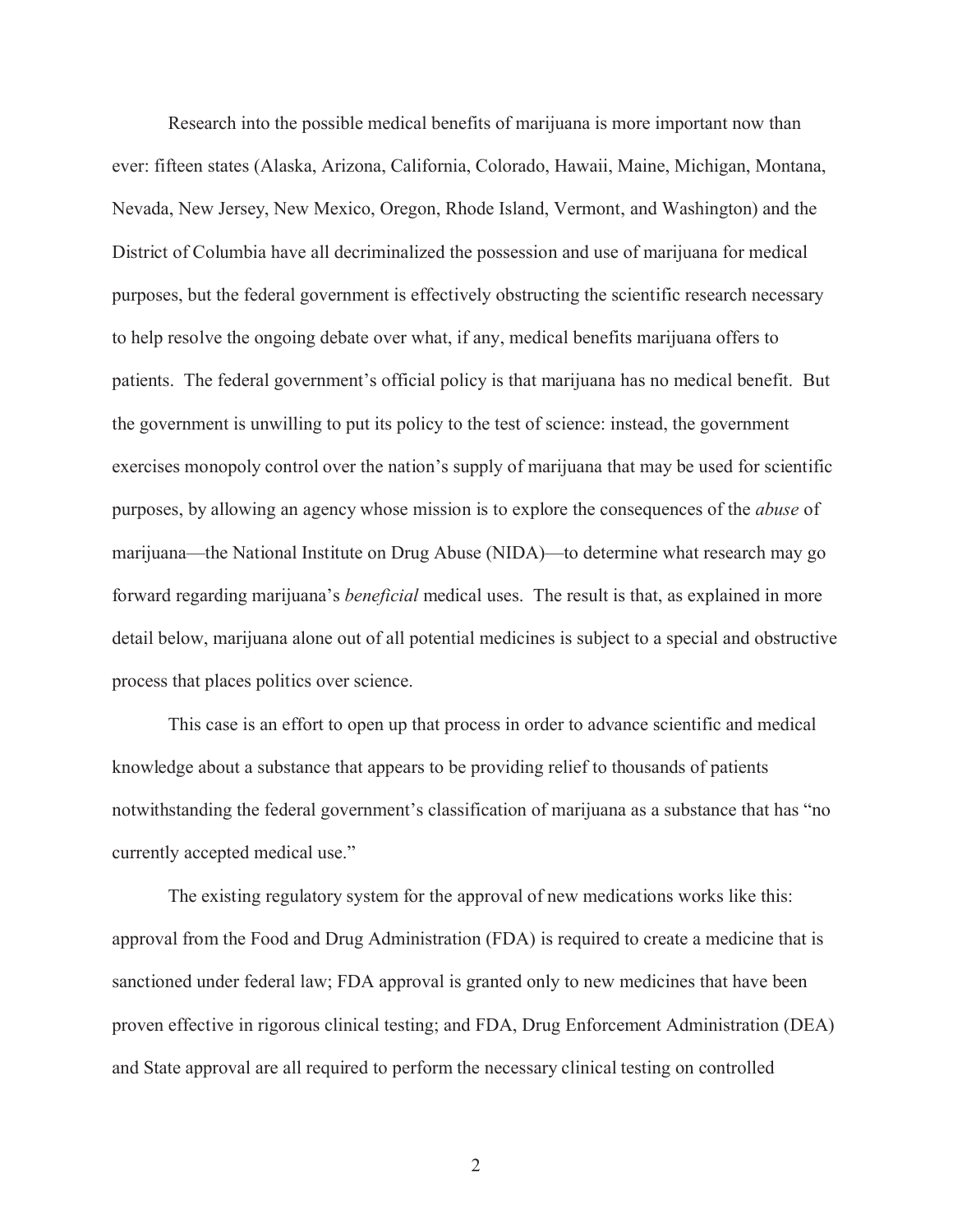substances such as marijuana. $2$  This is the system for all medicines licensed in the United States, and it is a sensible one.

But for marijuana only, an additional agency is involved: NIDA. In the case of marijuana, the DEA has licensed only one bulk manufacturer of research marijuana, at the University of Mississippi. Access to research material from the University of Mississippi is dependent on approval by a Public Health Service/NIDA protocol review process (hereafter simply "NIDA review"), in addition to approval by FDA, DEA and State authorities.

This case is about whether the DEA should license a second manufacturer, whose distribution of the marijuana would be subject to the standard, rigorous regulations of the FDA, the DEA and State authorities, but not the additional NIDA review, which exists only for marijuana but no other controlled substance. In February 2007, DEA Administrative Law Judge ("ALJ") Mary Ellen Bittner held that licensing a second manufacturer was in the public interest. In January 2009, the DEA rejected this finding and denied the application. Respondent Dr. Craker respectfully requests reconsideration of that decision.

#### **STATEMENT OF THE CASE AND FACTS**

On June 26, 2001, University of Massachusetts, Amherst, Professor of Plant, Soil, and Insect Sciences Dr. Lyle E. Craker applied for Drug Enforcement Administration registration to grow marijuana for scientific research. Dr. Craker seeks this registration in order to provide a new source of marijuana for privately-funded, government-licensed researchers seeking to study marijuana's potential medical uses through the FDA drug development process in order to make it available as a prescription medicine.

<sup>2</sup> FDA regulations also require review by an independent "Institutional Review Board" (IRB). *See* 21 C.F.R. §§ 56.101 *et seq.* Here and throughout this brief, references to FDA review or approval include review or approvals by an IRB where required under FDA regulations.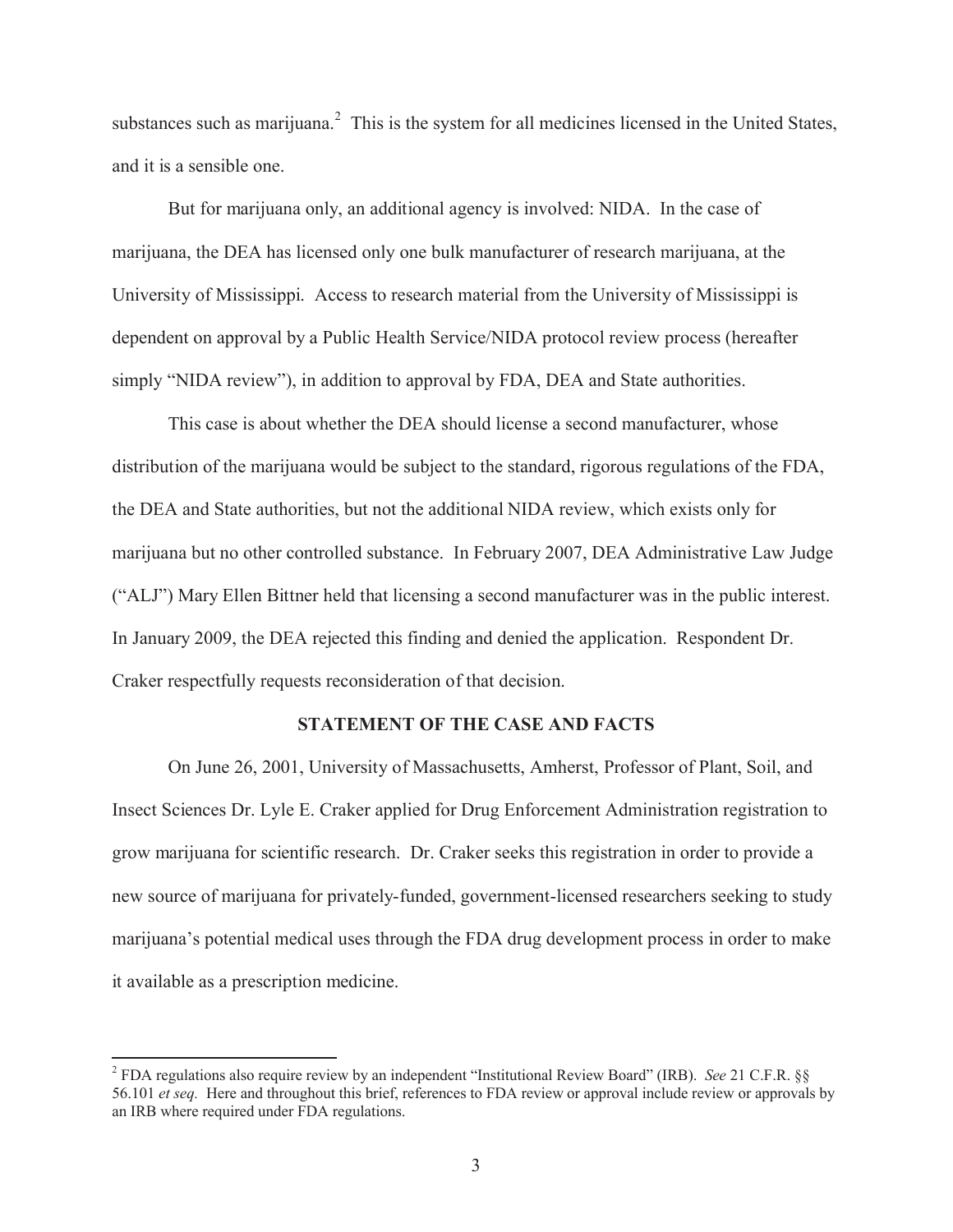DEA Administrative Law Judge Mary Ellen Bittner, after extensive legal hearings involving numerous witnesses, issued a thorough 87-page opinion finding, pursuant to the relevant statutory criteria, that licensing Dr. Craker would be in the public interest. Specifically, the ALJ found that

granting Respondent's application would not be inconsistent with the [U.S. international treaty obligations], that there would be minimal risk of diversion of marijuana [to unauthorized uses] resulting from Respondent's registration, that there is currently an inadequate supply of marijuana available for research purposes, that competition in the provision of marijuana for such purposes is inadequate, and that Respondent has complied with applicable laws and has never been convicted of any violation of any law pertaining to controlled substances.<sup>3</sup>

The ALJ therefore recommended that Dr. Craker's application be granted.

As uncontroverted testimony before the ALJ established, the National Institute on Drug Abuse has long held a monopoly on the supply of marijuana—but no other drug—that can legally be used in medical research. NIDA's monopoly, created by DEA's refusal to license any additional bulk manufacturer, has resulted in a dearth of privately-funded medical marijuana research for over 40 years. Until DEA ends the NIDA monopoly by registering another bulk manufacturer, such as Dr. Craker, to produce marijuana for privately-funded researchers, there cannot be an adequate and uninterrupted supply of marijuana for research intended to obtain FDA approval of marijuana as a prescription medicine.

Under the current system, medical marijuana patients and their advocates face the archetypal catch-22: marijuana cannot be made available as a prescription medicine because the government (specifically, the FDA) has not approved its medicinal use. Yet at the same time the government (specifically, NIDA) has blocked the very research necessary to allow the FDA to decide, on the basis of scientific inquiry into safety and efficacy, whether marijuana should be available to patients. NIDA's monopoly is not mandated by Congress. Instead, it results from

<sup>3</sup> *In re Craker*, No. 05-16 (Feb. 12, 2007) (hereinafter "ALJ Op."), at 87.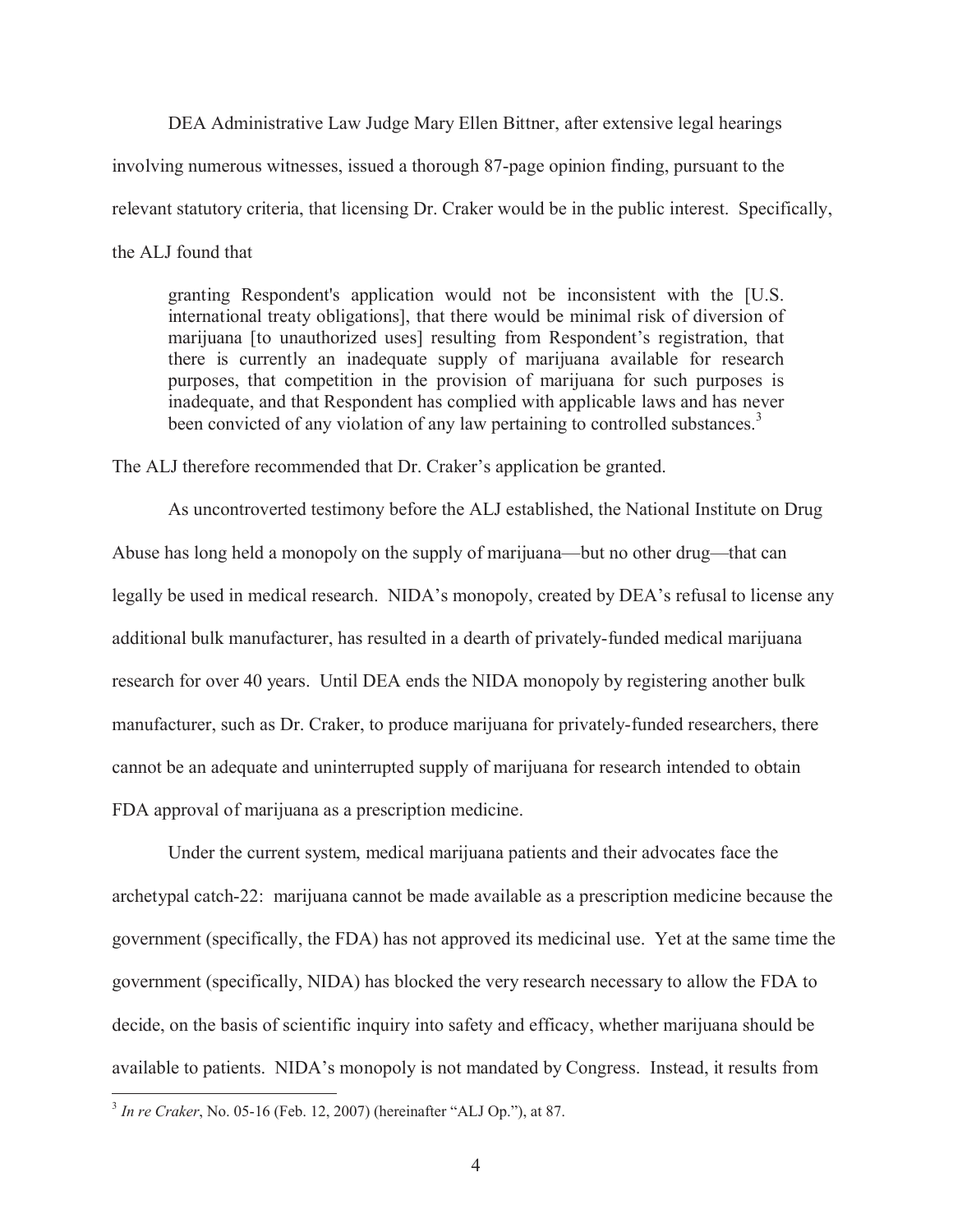DEA's failure to register additional manufacturers to produce marijuana for privately-funded researchers. NIDA and DEA have made clear that they oppose marijuana becoming available as a prescription medicine.<sup>4</sup> That decision, however, properly lies not with NIDA or DEA, but rather with the FDA, which in turn has never been able to answer the question because the drug development research necessary to evaluate it is fundamentally obstructed under the current system of supply.

Within his first week in office, President Obama explicitly directed a move away from an era in which "[r]igid ideology has overruled sound science."<sup>5</sup> More formally, on March 9, 2009, the White House issued a Memorandum for the Heads of Executive Departments and Agencies concerning "Scientific Integrity" stating:

Science and the scientific process must inform and guide decisions of my Administration on a wide range of issues, including improvement of public health .... The public must be able to trust the science and scientific process informing public policy decisions. Political officials should not suppress or alter scientific or technological findings and conclusions . . . .<sup>6</sup>

To date, NIDA's and DEA's approach to medical marijuana has been to deny its potential benefits and obstruct the privately-funded research necessary for FDA to decide whether or not it should be approved as a prescription medicine. Dr. Craker's application seeks to end this obstruction and let these important questions be answered by science, not politics.

## **A. The Federal Regulatory Structure**

Research with controlled substances is subject to a host of regulations and to the authority

of two main regulatory agencies: FDA permission is a prerequisite to initiate clinical studies, and

DEA is the agency that ensures controlled-substance researchers do not divert drugs to

 4 *See, e.g.,* U.S. Drug Enforcement Admin., "Exposing the Myth of Smoked Medical Marijuana," *at* http://www.usdoj.gov/dea/ongoing/marijuana.html (last visited Jan. 25, 2011).

<sup>5</sup> *See* Ex. A to Resp. Supp. Br. (Mar. 11, 2009).

<sup>6</sup> *See id.*, Ex. B, *available at* http://www.whitehouse.gov/the\_press\_office/Memorandum-for-the-Heads-of-Executive-Departments-and-Agencies-3-9-09/ (last visited Mar. 2, 2011).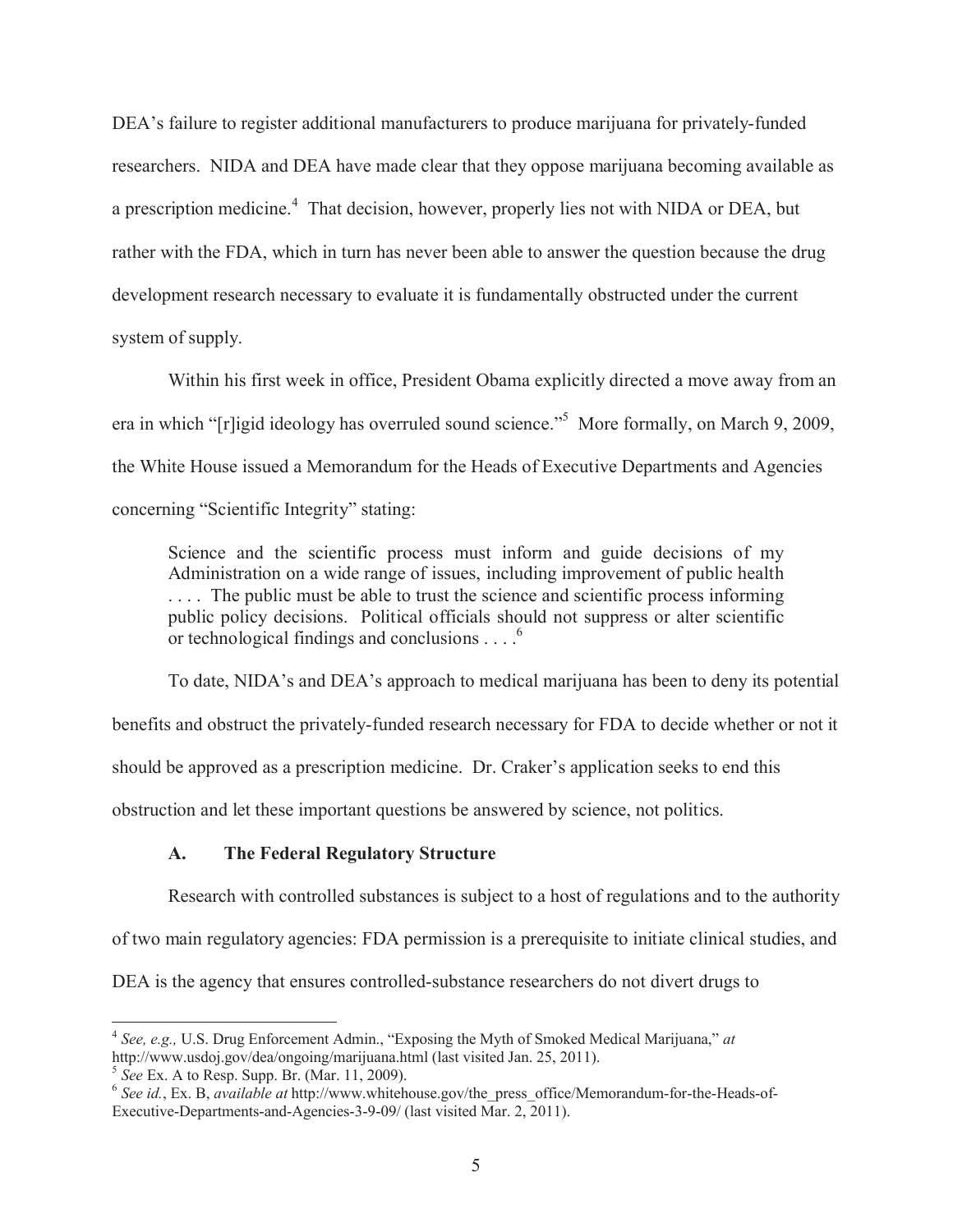unauthorized use. But it is a third government agency, NIDA, that holds the contract with, and controls the research material from, the only currently licensed manufacturer of research marijuana in the nation. Thus, unlike research with any other controlled substance, if a proposed research project involves marijuana, the research cannot take place unless approval has been obtained not only from FDA and DEA, but also from a redundant NIDA review process. This additional and unique layer of NIDA review for marijuana research is not mandated by statute, but rather exists because of the confluence of NIDA-related regulations and DEA's failure to register an additional manufacturer, like Dr. Craker, to provide marijuana for privately-funded research. The DEA has registered Professor Mahmoud ElSohly at the University of Mississippi as the nation's only bulk manufacturer of marijuana. NIDA has contracted with Dr. ElSohly to provide marijuana *only* to NIDA, only for research projects that NIDA has approved. Importantly, this additional NIDA review applies not only to NIDA-funded or other governmentfunded research, but even to privately-funded research with FDA-approved protocols.

NIDA's mission is to study drug *abuse*, not to research beneficial medical uses for controlled substances. It is certainly not to facilitate taking marijuana through the FDA approval process. That is what Dr. Craker's non-profit sponsor seeks to do, and why Dr. Craker seeks DEA registration. Dr. Craker established at the hearing that because of NIDA's entrenched view of what research should be conducted, NIDA has denied research material to, and thereby effectively blocked, several medical marijuana research projects even though the projects have met the FDA standards for scientific merit and safety and would have been conducted in accordance with DEA controls against unauthorized use. In the words of NIDA's Director Dr. Nora Volkow, "It is not . . . NIDA's mission to study the medicinal uses of marijuana or to

6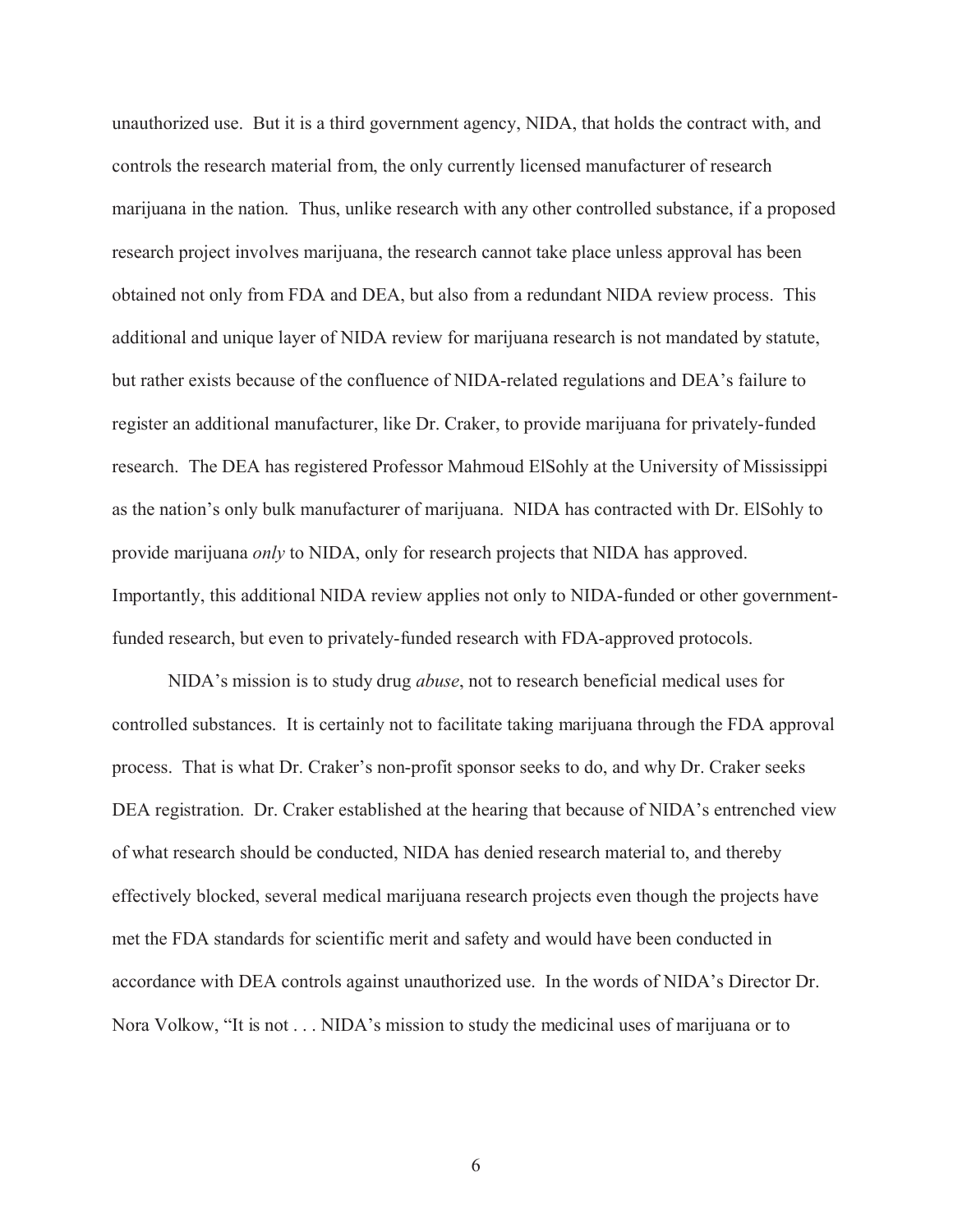advocate for the establishment of facilities to support this research."<sup>7</sup> On this basis, ALJ Bittner found the current supply of marijuana for research to be inadequate.

#### **B. The ALJ Recommendation and the DEA Final Order**

ALJ Bittner held a nine-day hearing in 2005 and then on February 12, 2007 recommended that Dr. Craker's application be granted under the multi-factor analysis prescribed by the Controlled Substances Act as codified in relevant part at 21 U.S.C. § 823.<sup>8</sup> Importantly, the ALJ found that the evidence at the hearing established that the existing supply of marijuana for medical and scientific research is not adequate because NIDA has exercised its control over that supply to obstruct legitimate FDA-approved research by DEA-licensed researchers.<sup>9</sup>

In 2009, after almost two years of delay and days before the inauguration of President Obama, the DEA rejected the ALJ recommendation and denied Dr. Craker's application.<sup>10</sup> (All further references to DEA's position will be references to its 2009 Order, except as noted.) Dr. Craker filed a Motion for Reconsideration and sought an opportunity to respond to evidence that was judicially noticed in the DEA's January 2009 decision but to which Dr. Craker had not been given an opportunity to respond. At the DEA's request, Dr. Craker proffered a list of witnesses he would call if permitted. On December 2, 2010, after almost two years of additional delay, the DEA issued an order rejecting Dr. Craker's request to call witnesses, but the DEA did take notice of certain documents and invited this one final brief in support of reconsideration.

#### **ARGUMENT**

The Controlled Substances Act directs that the federal government "*shall* register an applicant to manufacture controlled substances in Schedule I or II if . . . such registration is

 7 *See* Resp. Hrg. Ex. 13 (Volkow letter to Rick Doblin).

<sup>8</sup> *See* ALJ Op.

<sup>9</sup> *See id.* at 84.

<sup>10</sup> *See Denial of Craker Application*, No. 05-16 (published Jan. 14, 2009), 74 Fed. Reg. 2101-03 (hereinafter "DEA Order").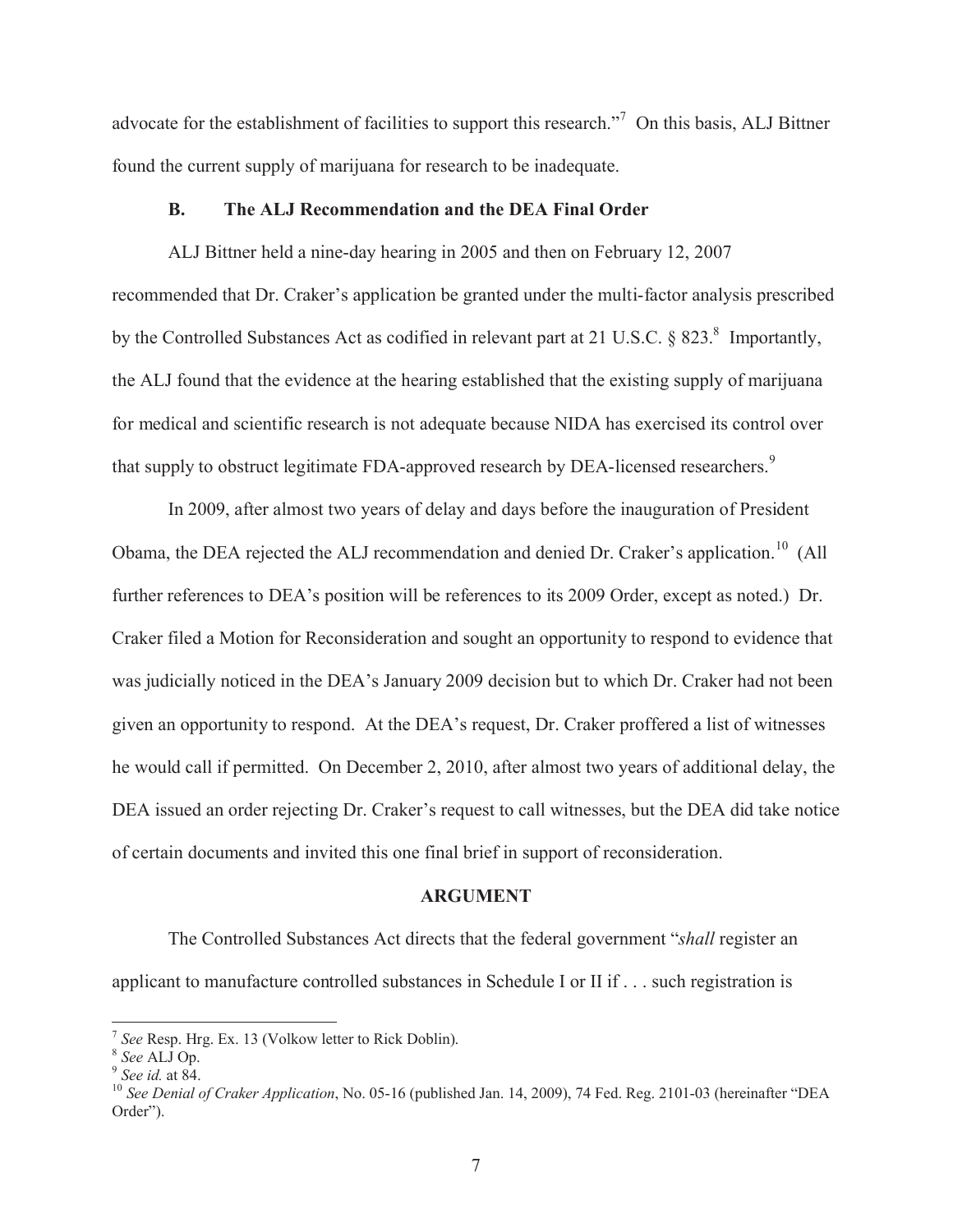consistent with the public interest and with United States obligations under international treaties[.]"<sup>11</sup> In defining the "public interest," the statute instructs the government to "limit[] the importation and bulk manufacture of such controlled substances to a number of establishments which can produce an *adequate and uninterrupted supply* of these substances under *adequately competitive conditions for legitimate medical, scientific, research, and industrial purposes*."<sup>12</sup> The statute lists four other factors, including "the existence . . . of effective control against diversion,"<sup>13</sup> that should be considered in determining whether to grant a license, along with "such other factors as may be relevant to and consistent with the public health and safety."<sup>14</sup>

Under these criteria, the DEA rejected the ALJ recommendation and denied Dr. Craker's application for three reasons: first, because it found that the lone current manufacturer produces an adequate supply under adequately competitive conditions; second, because the DEA concluded that granting the application would violate an international treaty, the Single Convention on Narcotic Drugs; and third, because the executive director of the organization that sponsors Dr. Craker has used marijuana recreationally.<sup>15</sup> Because each of these conclusions is unsupported by the record, legally erroneous, or irrelevant, Dr. Craker requests that his Motion To Reconsider be granted and that the ALJ's recommendation be adopted by DEA.

# **I. The Current Source of Research Marijuana Does Not Produce An Adequate Supply Under Adequately Competitive Conditions.**

As the DEA has recognized, the public interest as defined in 21 U.S.C. § 823(a)(1) requires granting Dr. Craker's applications if either the current supply is not "adequate and

 $11$  21 U.S.C. § 823(a) (emphasis added).

 $12$  *Id.* § 823(a)(1) (emphasis added).

 $^{13}$  *Id.* § 823(a)(5).

 $^{14}$  *Id.* § 823(a)(6)

<sup>15</sup> *See* DEA Order, 74 Fed. Reg. at 2126-27, 2133.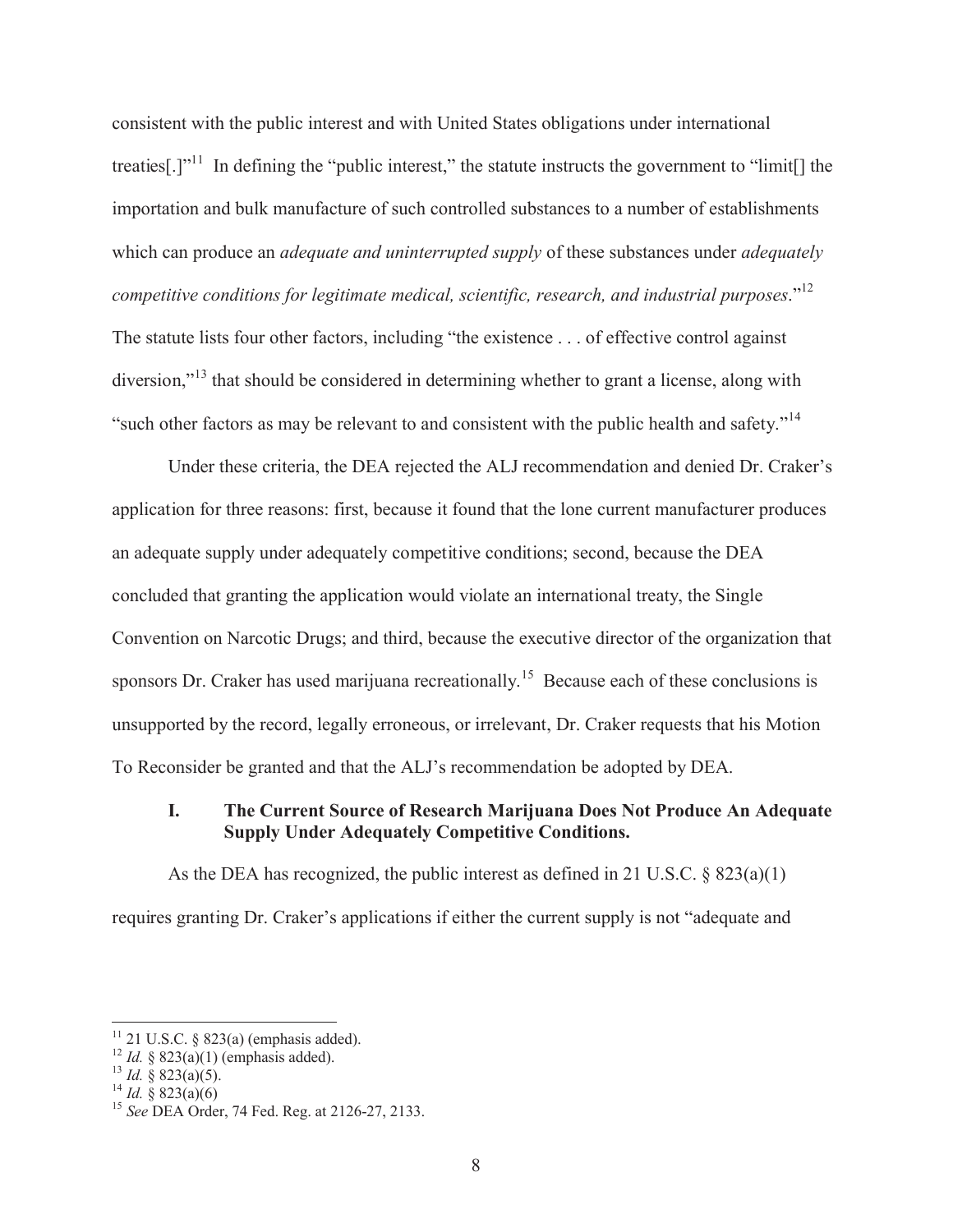uninterrupted" or the supply does not ensure "adequately competitive conditions."<sup>16</sup> The Administrative Law Judge who heard nine days of live testimony found that the current supply of research-grade marijuana and competition for that supply are inadequate because NIDA's monopoly results in the denial of research material to legitimate, FDA-approved and DEAlicensed studies that propose to explore the benefits of marijuana as medicine.<sup>17</sup> Though the DEA points to other marijuana research that NIDA has allowed,<sup>18</sup> none of these studies aimed to develop marijuana into a legal prescription medicine. And the fact remains that several research projects have been blocked by NIDA in spite of FDA-approved protocols. The NIDA monopoly renders the supply inadequate because entire categories of legitimate medical research are effectively foreclosed; as a result, the scientific debate is slanted in favor of NIDA's preferred position that marijuana has no legitimate medical uses. (It should be noted that the specific instances of researchers being denied research material do not indicate the full extent of the problem: Dr. Craker proffered additional testimony regarding the chilling effect these instances have had on other researchers who have been dissuaded from even submitting protocols to the FDA, but the DEA denied Dr. Craker the opportunity to present this testimony.)

By statute, Congress has delegated to the FDA, and not to NIDA, the responsibility of evaluating the efficacy and safety of all new drug products.<sup>19</sup> In fulfilling this important responsibility the FDA reviews protocols submitted by researchers,<sup>20</sup> and conducts "an assessment of the scientific quality of the clinical investigations."<sup>21</sup> But the effect of the NIDA

<sup>16</sup> *See id.* at 2113.

<sup>17</sup> *See* ALJ Op. 84, 87.

<sup>18</sup> *See*, *e.g.*, DEA Order, 74 Fed. Reg. at 2105-06.

 $19$  21 U.S.C. § 393(b).

 $^{20}$  21 U.S.C. § 355.

 $^{21}$  21 C.F.R. § 312.22(a).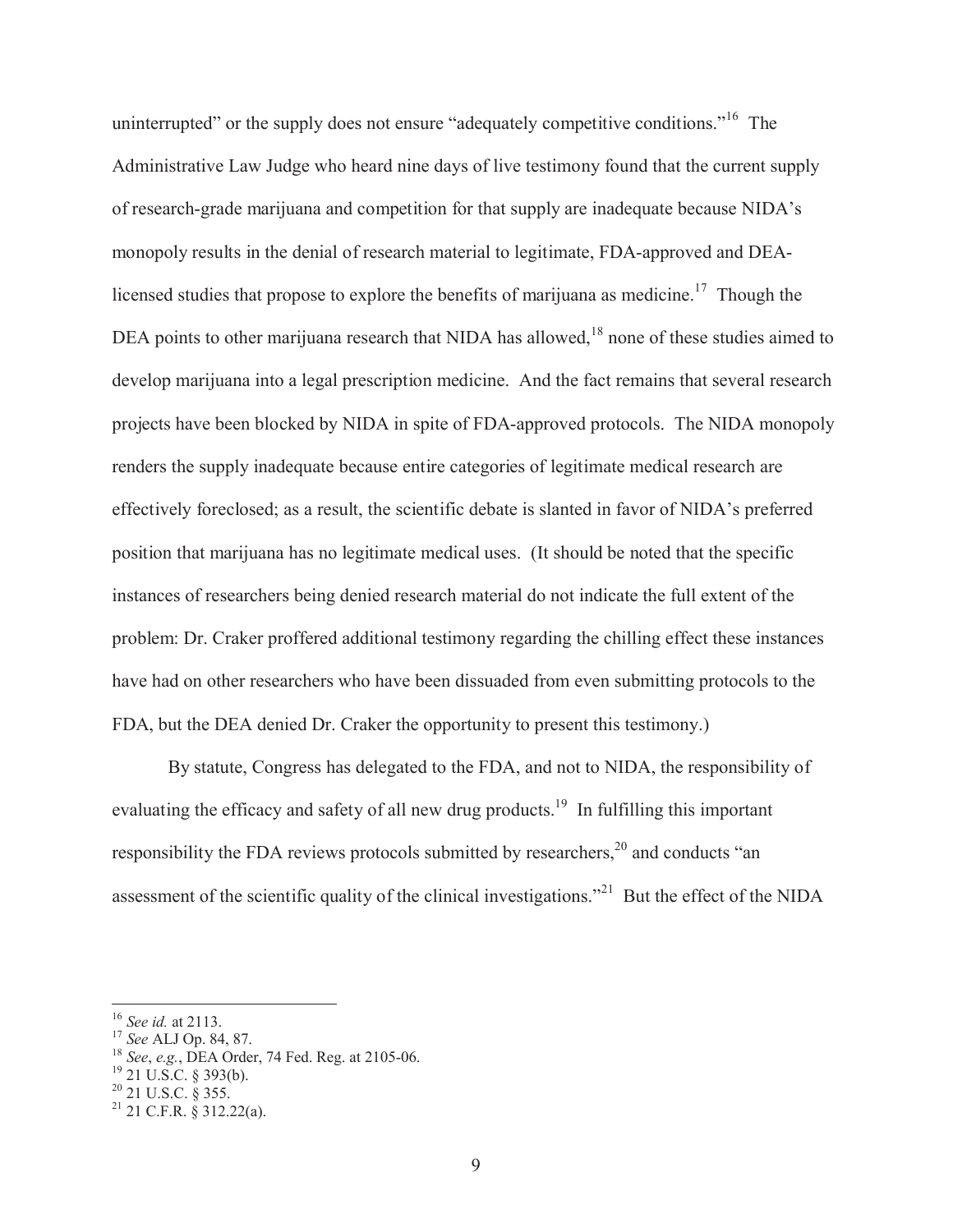monopoly perpetuated by DEA is that NIDA, instead of the FDA, determines which medical marijuana research goes forward and which does not.

The current supply of research marijuana is not "adequate and uninterrupted" because NIDA selectively denies research material to studies not in keeping with its policy predispositions regarding whether and how marijuana can be medically useful. The undisputed evidence indicates that NIDA does not seek to facilitate research into marijuana as medicine: as NIDA's Director has explained, "It is not . . . NIDA's mission to study the medicinal uses of marijuana or to advocate for the establishment of facilities to support this research.<sup> $22$ </sup> To the limited extent NIDA has been willing to permit medical marijuana research, that research has conformed to the agency's own views about how marijuana could be medically useful. For example, NIDA accepts the possibility that *certain components* of marijuana can become prescription medicine, but it specifically rejects whole-plant smoked or vaporized medical marijuana.<sup>23</sup> (By contrast, the FDA has officially stated that it will consider new botanical drugs and has in fact published a formal guide for making such request.<sup>24</sup>) In addition, NIDA does not support taking marijuana medications through the FDA approval process for marketing as a new drug. As Dr. ElSohly, the researcher with whom NIDA has contracted to manufacture marijuana at the University of Mississippi, explained, "if somebody wants to develop a commercial product with marijuana, they could not use the NIDA marijuana."<sup>25</sup>

 $22$  Resp. Ex. 13 (Volkow letter to Rick Doblin).

<sup>&</sup>lt;sup>23</sup> *See, e.g.*, Gov't Hrg. Ex. 24 at 2 (1999 NIDA Guidelines for supplying marijuana to an FDA-approved research) ("[T]he goal . . . *must be* to determine whether *cannabinoid components* of marijuana . . . can meet the standards [to become] a medical product." (emphasis added)); *id.* ("[T]he purpose of clinical trials of smoked marijuana would not be to develop marijuana as a licensed drug.").

<sup>&</sup>lt;sup>24</sup> See U.S. Dep't of Health & Human Servs., Food & Drug Admin., Guidance for Industry: Botanical Drug Products (June 2004), *available at* 

http://www.fda.gov/downloads/Drugs/GuidanceComplianceRegulatoryInformation/Guidances/ucm070491.pdf.  $25$  Tr. of ALJ Hrg. 1463.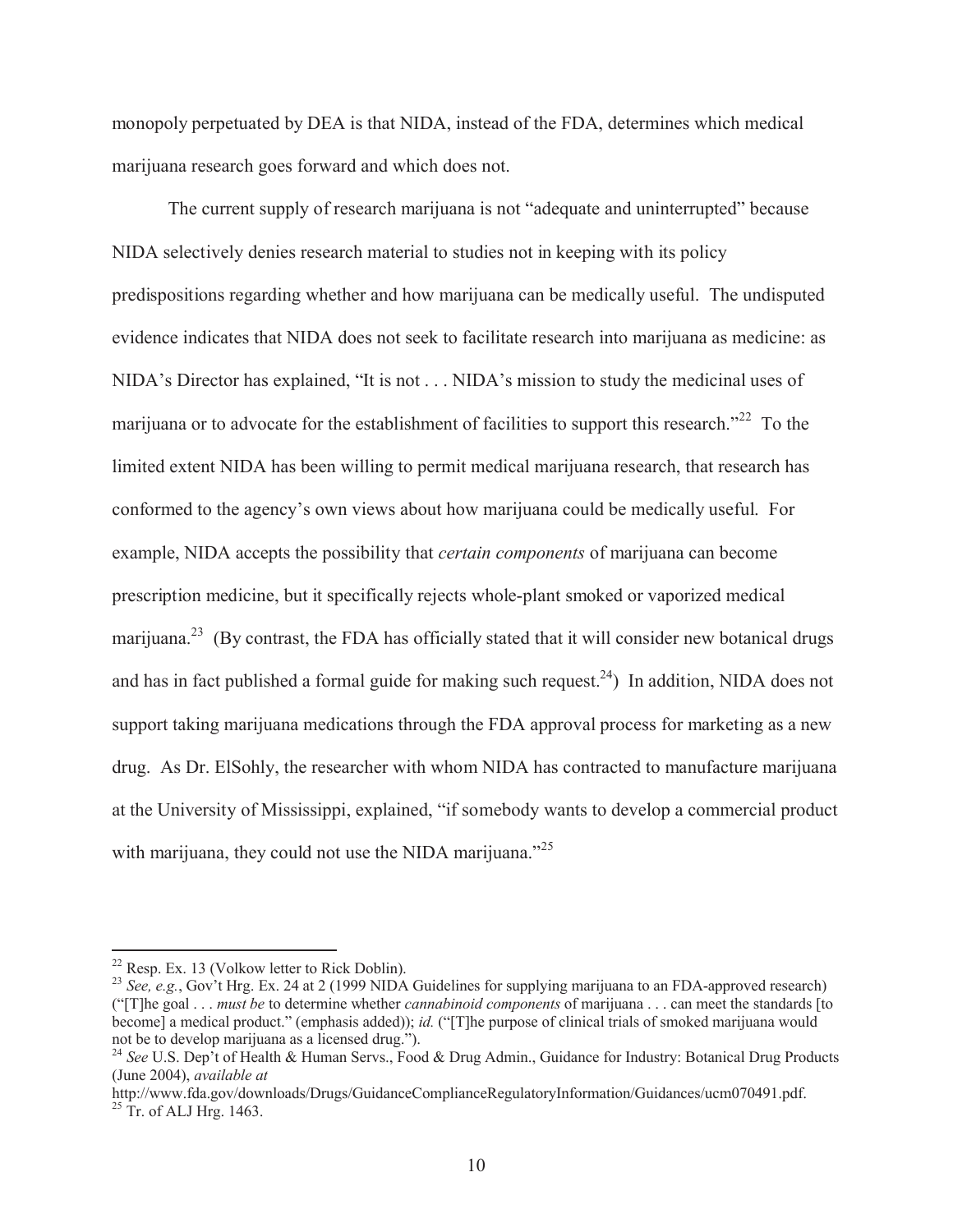The government contends NIDA's additional review is necessary to ensure scientific value, but as NIDA's own guidelines reflect, the FDA approval process already does this.<sup>26</sup> Thus the additional layer of NIDA review, which applies only to marijuana and not to any other Schedule I controlled substance, appears aimed at screening out studies based on something other than scientific value: NIDA's political judgments.

Consistent with NIDA's institutional biases, a number of researchers with FDA-approved protocols have been denied access to research marijuana because NIDA did not approve of their research goals. Specifically, as the ALJ found, "NIDA's system for evaluating requests for marijuana . . . has resulted in some researchers who hold DEA registrations and requisite approval from the Department of Health and Human Services [i.e., FDA] being unable to conduct their research because NIDA has refused to provide them with marijuana."<sup>27</sup> As DEA witness and NIDA Special Assistant to the Director, Steve Gust, conceded, "a privately funded researcher might well obtain the appropriate DEA Schedule I registration, have their protocol reviewed and approved by the FDA, and still be denied access to NIDA marijuana."<sup>28</sup>

In its January 2009 Order, the DEA dismissed Dr. Craker's examples of such researchers—Dr. Donald Abrams, Dr. Ethan Russo, and Chemic Laboratories.<sup>29</sup> This issue is crucial because the Deputy Administrator ruled that Dr. Craker's failure to demonstrate that the current system is inadequate "weighs heavily against granting his application."<sup>30</sup> Dr. Craker has offered to rebut each of the DEA's reasons for rejecting evidence concerning Dr. Abrams, Dr.

Russo, and Chemic.

<sup>&</sup>lt;sup>26</sup> See Gov't Hrg. Ex. 24 at 3-4 (noting that FDA review "include[s] an assessment of the scientific quality of the clinical investigations and the likelihood that the investigations will yield data capable of meeting statutory standards for marketing approval" (citing 21 C.F.R. § 312.22(a)).

 $^{27}$  ALJ Op. 84.

 $28$  Tr. of ALJ Hrg. 1694.

<sup>&</sup>lt;sup>29</sup> Because of the nature of Chemic's research, FDA approval was not required, but Chemic did have DEA registration to handle controlled substances including marijuana.

<sup>&</sup>lt;sup>30</sup> DEA Order, 74 Fed. Reg. at 2133.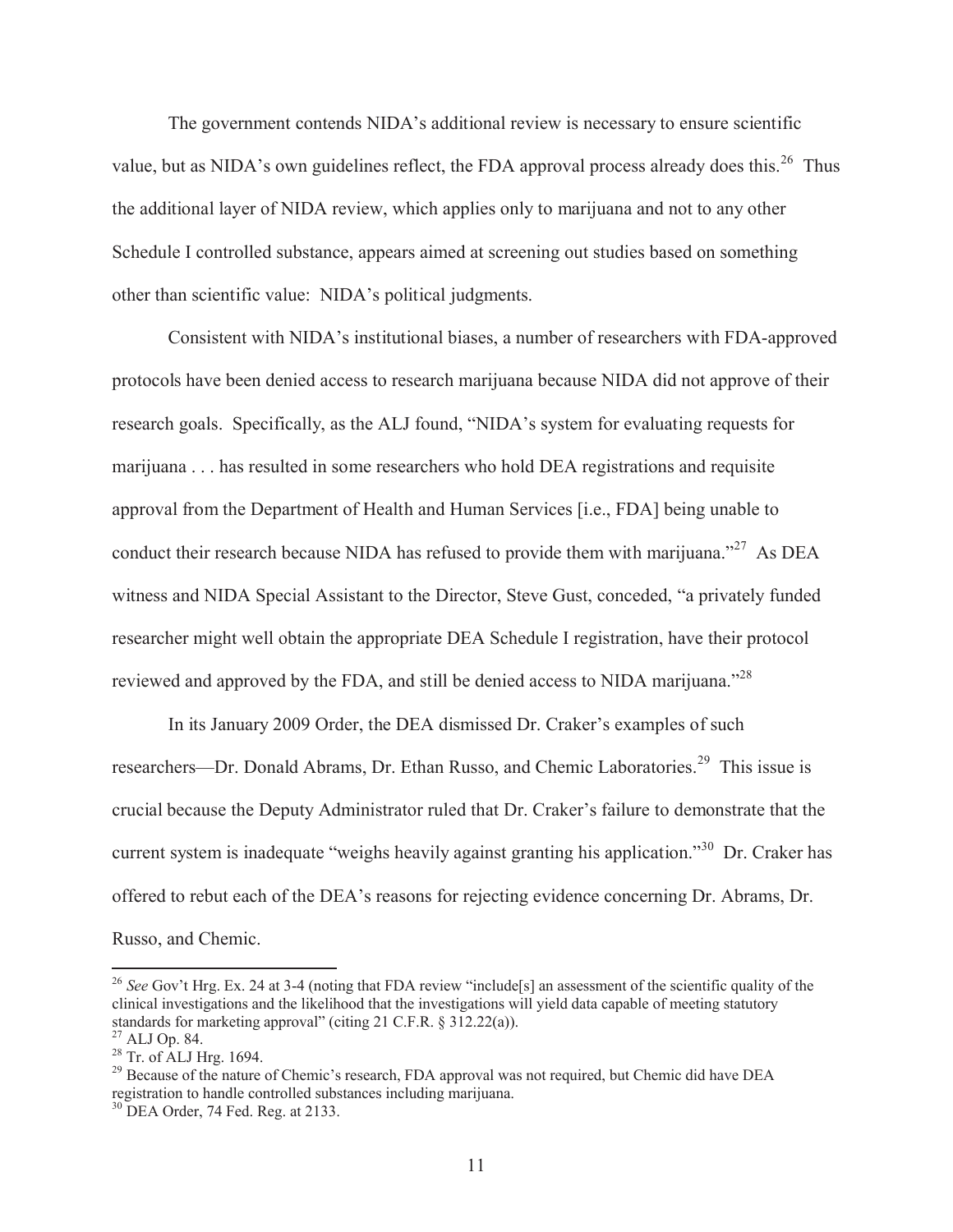The DEA's December 2, 2010 response to Dr. Craker's proffer was mixed. The DEA refused to reopen the hearing to discuss the matter of Dr. Abrams and other researchers who have not even submitted protocols because of the futility of doing so in light of NIDA's institutional biases.<sup>31</sup> But the DEA's taking of judicial notice of certain evidence undermines the DEA's original reasoning in dismissing the examples of Dr. Russo and Chemic relied upon by the ALJ. The DEA originally rejected the relevance of Dr. Russo because the DEA believed NIDA's rejection of his protocol occurred prior to the adoption of new NIDA guidelines in 1999.<sup>32</sup> But now that DEA has agreed to take judicial notice of a letter proving that the 1999 Guidelines did apply to Dr. Russo,  $33$  the DEA's rationale for dismissing the example of Dr. Russo has been undermined. As to Chemic, the DEA's 2009 Order rejected this example in part based on the assumption that if Chemic had had any legitimate grievance with NIDA's rejection of its study, it would have sought relief in the courts.<sup>34</sup> The DEA's December 2, 2010 Order has indicated it would take official notice of correspondence Dr. Craker requested, if it is submitted now. These materials are attached to this brief as Exhibits A-K, and show Chemic's dogged pursuit of its research protocol even in the face of NIDA's denial of research marijuana. Chemic's efforts include a lawsuit against NIDA filed by Chemic's non-profit sponsor in the D.C. Circuit for unreasonable delay, extensive correspondence between Chemic and NIDA in which Chemic tried to persuade NIDA to grant its request for research material, Chemic's submission of a new research protocol in 2008, and Chemic's protestations to NIDA when NIDA

<sup>31</sup> *See* Dec. 2 Order 16-20.

<sup>32</sup> *See* DEA Order, 74 Fed. Reg. at 2108.

<sup>33</sup> *See* Dec. 2 Order 25; *see also* Resp. Br. of Mar. 11, 2009, Ex. C.

<sup>&</sup>lt;sup>34</sup> DEA Order, 74 Fed. Reg. at 2109 n. 33 ("If Chemic had a valid basis to challenge HHS's denial of its request for marijuana, it presumably had remedies available to challenge that agency action either within HHS or in the courts . . . . Respondent produced no evidence showing that Chemic has pursued any such remedies.").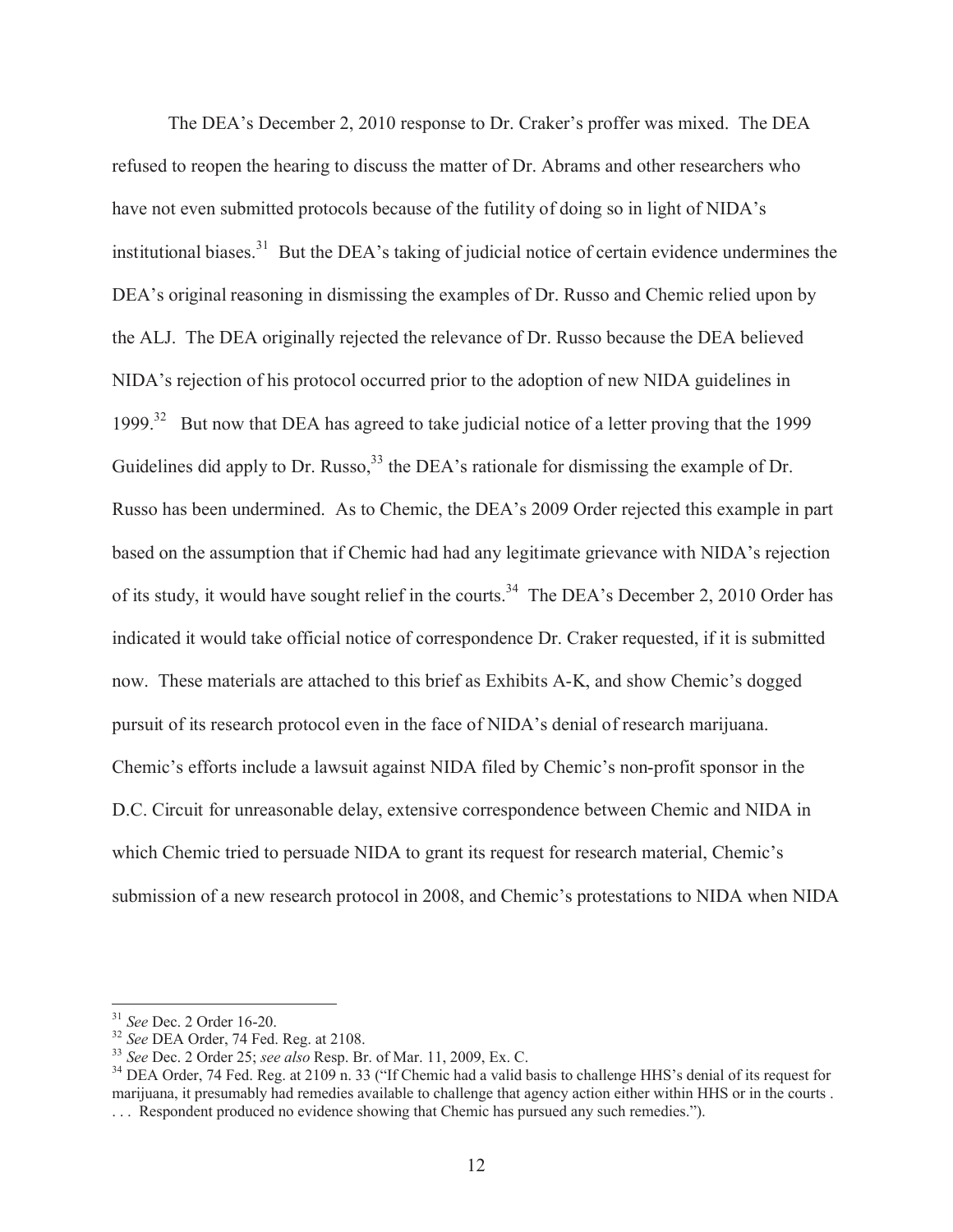rejected the new protocol for reasons that were contrary to some of NIDA's reasons for rejecting Chemic's earlier research request.<sup>35</sup>

Dr. Craker asserted, and the ALJ agreed, that his evidence regarding the experiences of Dr. Abrams, Dr. Russo, and Chemic sufficed to demonstrate that the current research supply is inadequate.<sup>36</sup> It should be sufficient for the DEA now.

Moreover, even if a researcher could obtain NIDA approval for research into medical marijuana and pursue an FDA-approved drug, efforts to bring the drug to market would be blocked by the University of Mississippi's monopoly control over the supply for research marijuana. As the only federally-authorized source in the entire country, Dr. ElSohly at Mississippi faces no competition and therefore could charge an exorbitant price for his product. Additionally, Dr. ElSohly might have a market interest in blocking the development of medicinal marijuana: he acknowledges he works with certain "pharmaceutical partners"—i.e. drug companies—seeking to develop "pharmaceutical products that are based on naturally-occurring THC."<sup>37</sup> Such products would almost certainly be in competition with any marijuana medication that other researchers might seek to take through the FDA approval process. Mississippi's monopoly over the nation's supply of research marijuana thus deters marijuana research at the outset and thereby presents an additional obstacle to the development of a marketable drug. It doesn't take an economist to recognize that a monopoly is the very antithesis of the "adequately competitive conditions" envisioned by Congress for the supply of research material.<sup>38</sup>

<sup>35</sup> *See* Exs. A-K; *see also* Cmpt. at 1-2, *In re Multidisc. Assoc. for Psych. Studies*, No. 04-1246 (D.C. Cir. filed July 22, 2004).

<sup>&</sup>lt;sup>36</sup> See ALJ Op. 84 ("The record does establish, however, that NIDA's system for evaluating requests for marijuana for research has resulted in some researchers who hold DEA registrations and requisite approval from the Department of Health and Human Services being unable to conduct their research because NIDA has refused to provide them with marijuana. I therefore find that the existing supply of marijuana is not adequate.").  $37$  Tr. of ALJ Hrg. at 1465-66.

 $38$  21 U.S.C. § 823(a)(1).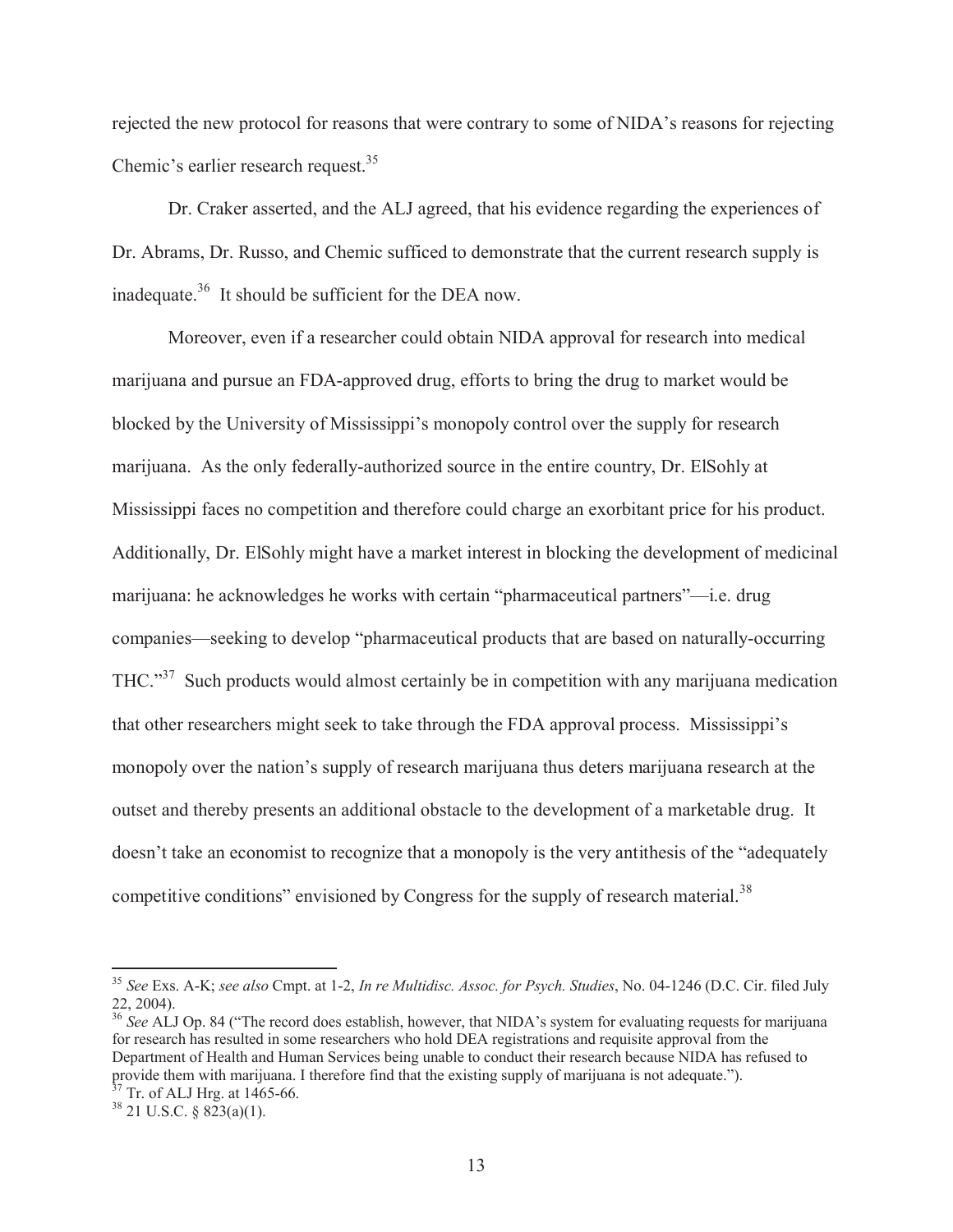The problem is therefore broader than the experiences of Dr. Abrams, Dr. Russo and Chemic: in the current system, there is only one source for research marijuana, and that source is subject to the policy biases of the NIDA review process and further obstructed by the market power of a monopoly. Without a second bulk manufacturer—such as Dr. Craker—who can be independent of NIDA's decisionmaking process (though always conforming, of course, to the FDA, DEA, and State regulations that apply to all other drugs), NIDA's politically-motivated institutional biases will continue to constrict the field of marijuana research in the United States. This is precisely what the ALJ found after a nine-day hearing, and her difficult and diligent evaluation of the facts should not be brushed aside. As the ALJ found, the current supply—i.e., the NIDA monopoly overseen by the University of Mississippi—is not sufficient to ensure an "adequate and uninterrupted supply" under "adequately competitive conditions."<sup>39</sup>

DEA should take a stand for the primacy of science, not politics, as the touchstone for marijuana research decisions in the United States. Put another way, if a research protocol is good enough for the FDA, it should be good enough to be carried out, NIDA or no NIDA. It is this simple principle for which Dr. Craker has been fighting for a decade, and it is for this reason that the DEA should reconsider its January 2009 Order.

## **II. Dr. Craker's Registration Is Consistent With The United States' International Treaty Obligations.**

The government must register a controlled substance manufacturer if that registration "is consistent with the public interest and with United States obligations under international treaties, conventions, or protocols."<sup>40</sup> The only relevant treaty is the Single Convention on Narcotic

 $\overline{a}$ <sup>39</sup> *Id.*

 $40$  21 U.S.C. § 823(a).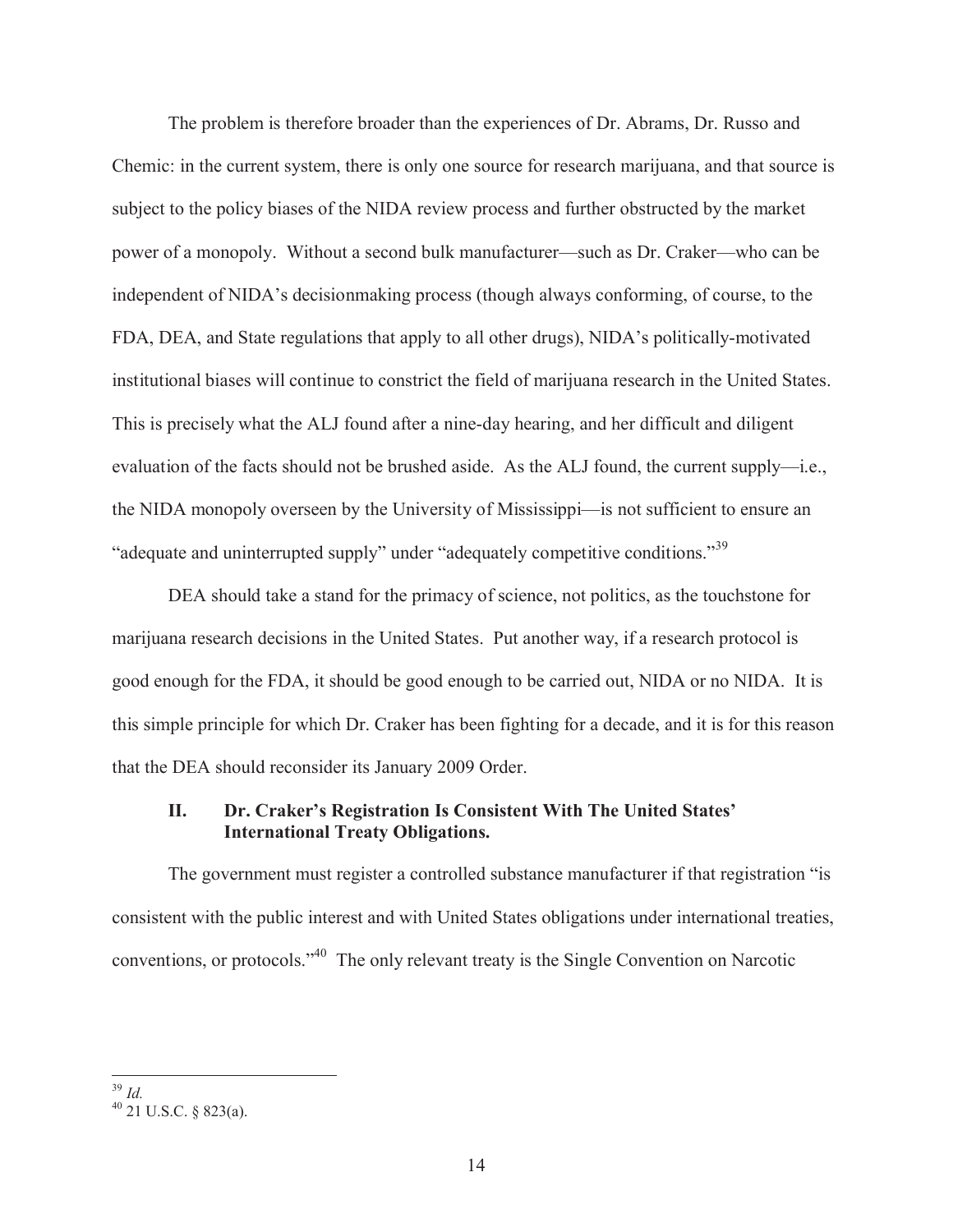Drugs (hereinafter "Convention"), $^{41}$  which requires that signatory nations supervise the legitimate use and manufacture of controlled substances.

The Convention's Article 28 requires countries to apply "the system of controls as provided in article 23 respecting the control of the opium poppy" to "the cultivation of the cannabis plant."<sup>42</sup> In other words, the Convention applies all of the opium poppy controls in Article 23 to the control of marijuana.

As discussed in detail below, the DEA Order's interpretation of Articles 23 and 28 of the Convention rests on several erroneous factual premises about the types of government controls the Convention mandates for the production of marijuana and how those controls are implemented in the United States.

First, the DEA (as of its most recent, December 2, 2010 Order) refuses to apply the relaxed requirements for medical marijuana equivalent to the exemptions for medical opium (as required by the Convention's plain text) because, as the DEA notes, medical marijuana has not yet been licensed by the U.S. government.<sup>43</sup> This catch-22 logic—that the research necessary to show whether there could be a medical use for marijuana cannot occur because the medical use of marijuana has not yet been demonstrated according to the government—is precisely the type of anti-scientific barrier to legitimate research that Dr. Craker is trying to eliminate with his present application.

If the medical exception does not apply, the Convention calls for a single government agency to take possession of all marijuana. The DEA Order asserts that the United States agency designated for this purpose is NIDA—an assertion never previously made by DEA and flatly contradicted by testimony from NIDA personnel. Additionally, the conduct of the one currently

<sup>41</sup> Mar. 30, 1961, 18 U.S.T. 1407, T.I.A.S. No. 6298.

 $42$  Convention, Art. 28(1).

<sup>43</sup> *See* Dec. 2 Order 12.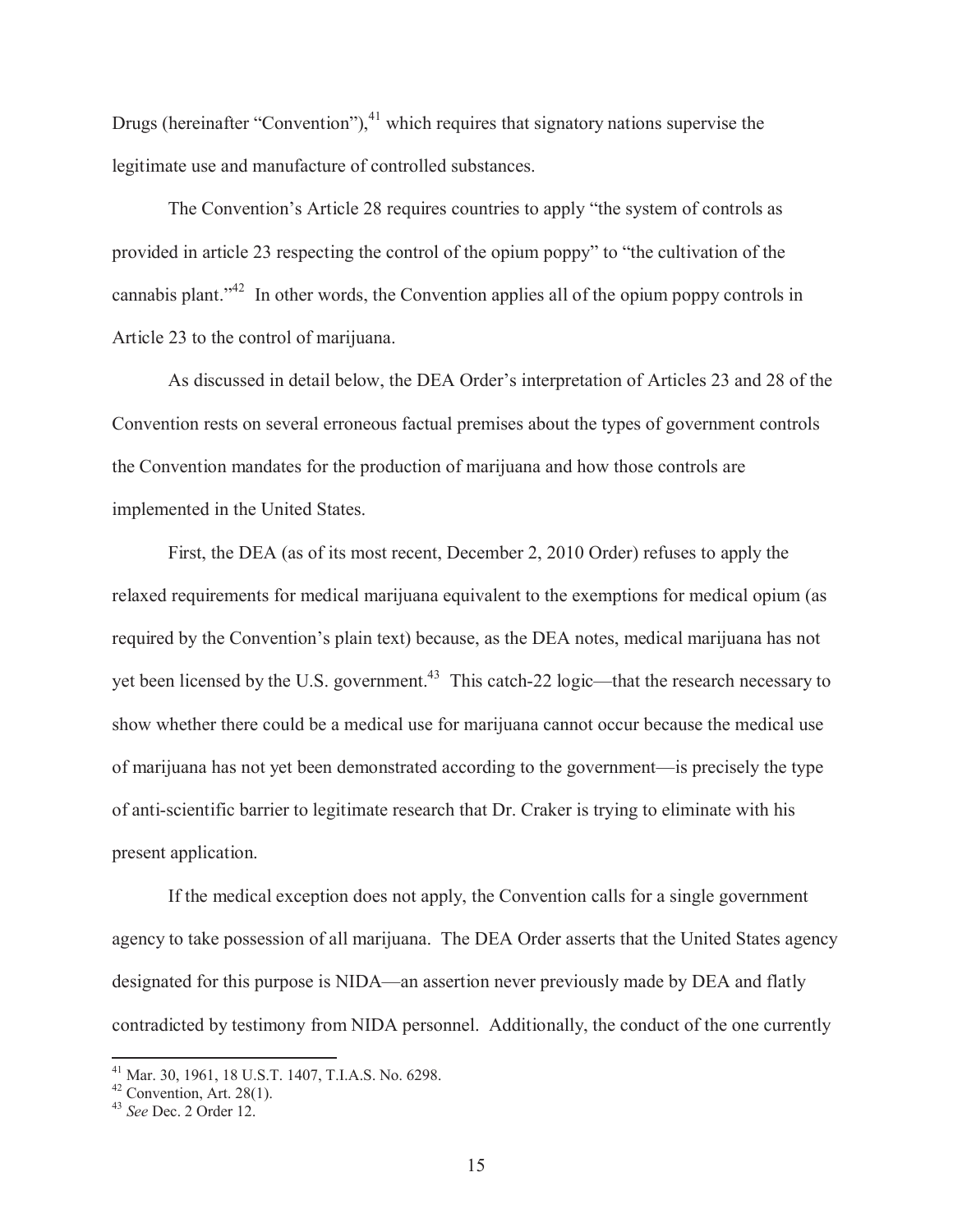DEA-licensed manufacturer, who has been permitted by DEA to grow large amounts of marijuana *outside* of the NIDA contract, disproves the theory that marijuana grown for any purpose other than to supply NIDA-approved research would violate the Convention. In fact, the comprehensive regime of DEA regulations that control who may produce and possess marijuana, demonstrates that it is DEA, not NIDA, that is the single government agency overseeing the use of research marijuana in the United States for purposes of the Convention. Because Dr. Craker seeks to grow marijuana under a DEA license and subject to DEA regulation, granting his request would be entirely consistent with the Convention. Moreover, international implementation of the Convention is inconsistent with the assertions about the treaty contained in the DEA Order.

## **A. The DEA's Analysis of the Convention's Medicinal Marijuana Exemption Is Flawed.**

Because Dr. Craker is applying for a license to manufacture marijuana for medicinal purposes, he is exempt from certain Convention controls that would otherwise apply. Specifically, the Convention explicitly exempts "medicinal [marijuana]" from being subject to a signatory government agency's "exclusive right of importing, exporting, wholesale trading and maintaining stocks."<sup>44</sup> The record demonstrates that if the government registers Dr. Craker, the crops he cultivates will be used to research and develop the medicinal uses of marijuana.<sup>45</sup> Thus, the Convention provides that the exclusive rights that the government holds over non-medicinal marijuana need not extend to Dr. Craker's medicinal marijuana.

Despite the plain language in the Convention, the DEA has floated various and shifting arguments that Dr. Craker's marijuana would not qualify as "medicinal." The January 2009 Order suggested that since there is no such thing as "medicinal opium" (the drug named in the

 $44$  Convention, Art. 23(2)(e).

<sup>45</sup> Tr. of ALJ Hrg. 551, 552, 580, 647; ALJ Op. 58.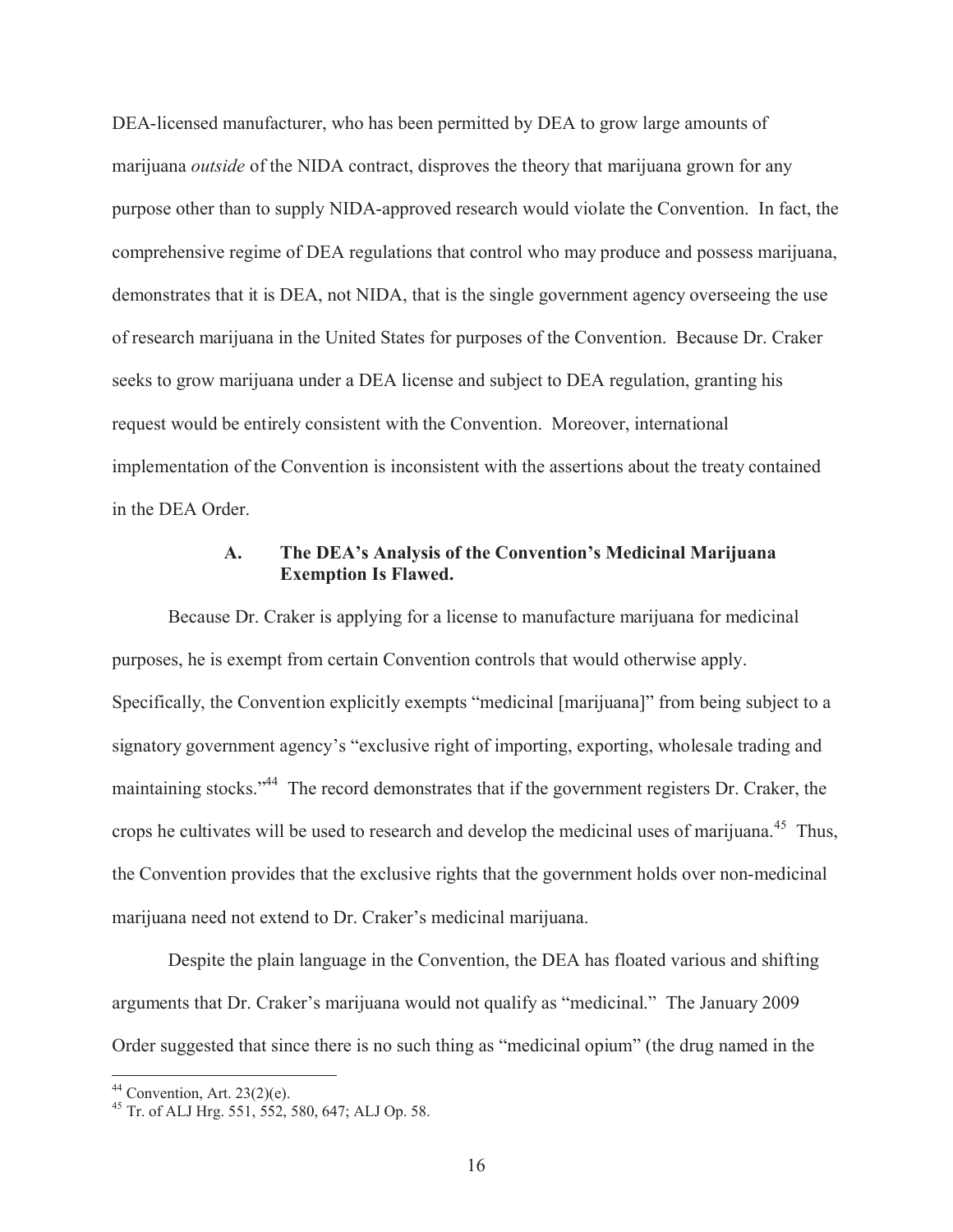Convention provision cross-referenced by the medical marijuana provision), the term is "obsolete" and therefore should be "disregard[ed]" in the Convention: in other words, because Article 28 prescribes for marijuana the same controls that exist for opium, if "medicinal opium" does not exist then neither can "medicinal marijuana."<sup>46</sup> Perhaps recognizing the anti-textual and illogical nature of this position, the DEA has now posited an alternative rationale: medical marijuana might exist, but only "theoretically," contingent upon FDA approval for such a drug.<sup>47</sup> This logic puts medical marijuana researchers—and, of greater concern to the public heath, their patients—in the archetypal catch-22. Medical marijuana does not exist, according to the DEA, unless it is an FDA-approved medicine, but Dr. Craker's license to supply marijuana for the research necessary to test such a medicine and secure FDA approval cannot be granted because medical marijuana does not yet exist. Surely creating this type of insuperable barrier to the advancement of medical science does not further the "public interest" that the DEA is instructed to consider in deciding whether to grant Dr. Craker's application.<sup>48</sup>

## **B. Dr. Craker's Registration Would Be Consistent With the Convention Because Government Controls—DEA Regulations—Will Apply.**

Article 23 (applicable to marijuana as provided in Article 28) requires that nations designate a "government agency" to control and supervise marijuana cultivation in several ways.<sup>49</sup> The DEA doubly erred in finding that Dr. Craker's registration would violate these Convention requirements. First, the DEA misinterpreted a Convention provision in a manner wholly at odds with the uniform past practice followed not only by other Convention signatories but by the DEA itself. Second, the DEA incorrectly identified which U.S. "agency" fulfills the Convention requirements.

<sup>46</sup> DEA Order, 74 Fed. Reg. at 2116.

<sup>47</sup> Dec. 2 Order 12.

 $48$  21 U.S.C. § 823(a).

 $49$  Convention, Art. 23(2).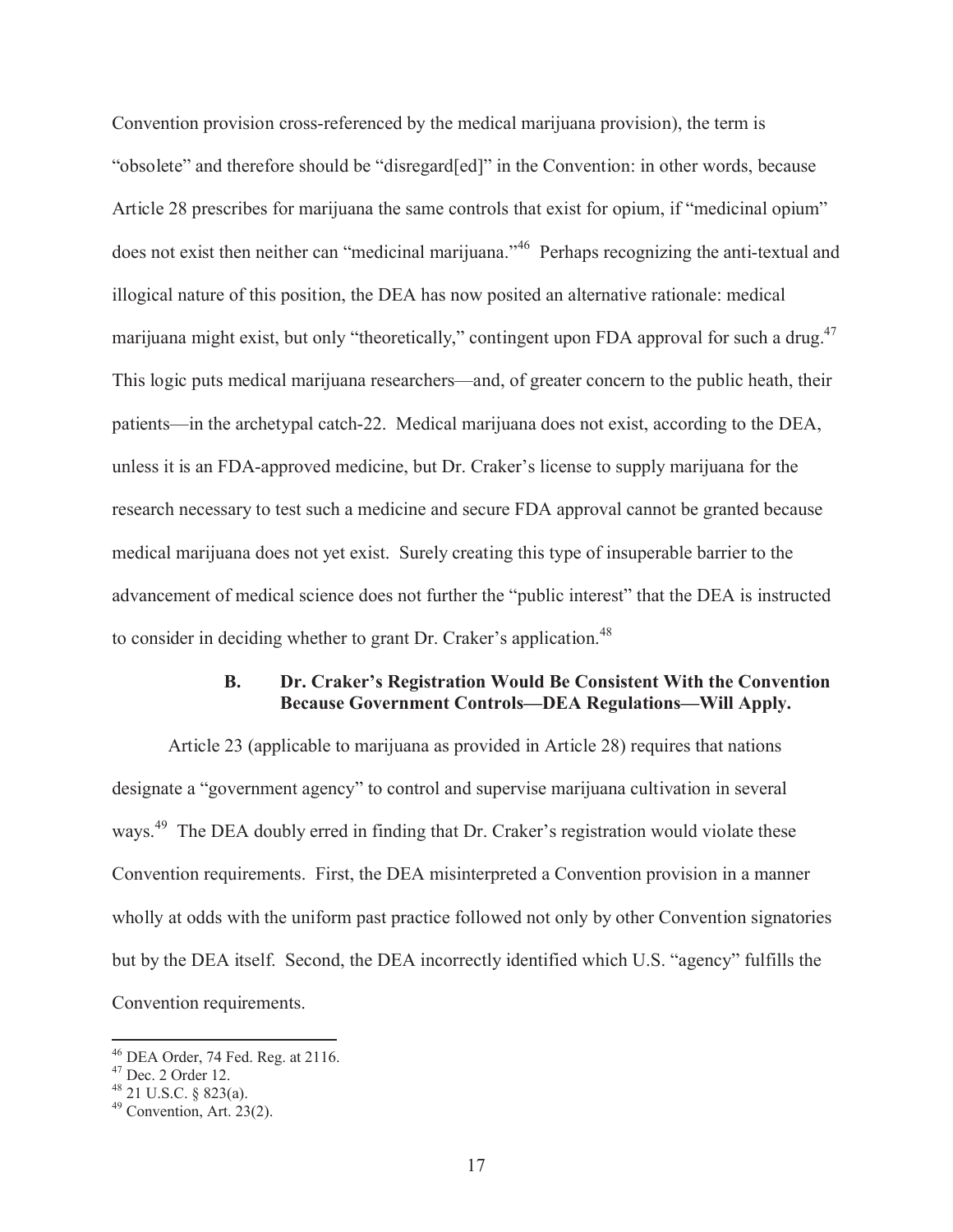Article 23(2)(d) requires that the government agency responsible for regulating marijuana cultivation "purchase and take physical possession" of all crops. However, both domestic and international practices indicate that nations do not—and need not—read this clause literally so as to require the agency to take actual possession. On previous occasions, the DEA itself has not applied the requirement of purchase and physical possession literally. The record demonstrates that the marijuana Dr. ElSohly grows at the University of Mississippi pursuant to his NIDA contract never comes into the literal physical possession of a government agency.<sup>50</sup> The record also demonstrates that Dr. ElSohly grows additional marijuana *outside* his contract with NIDA, and that these crops are never taken into any kind of possession—physical or constructive—by any U.S. agency.<sup>51</sup> Nonetheless, the DEA has renewed Dr. ElSohly's license to cultivate marijuana multiple times, thus establishing (as the ALJ correctly concluded) that the DEA does not apply Article 23(2)(d) literally.<sup>52</sup> Despite this precedent, the DEA found in this case that Dr. Craker's registration would violate the Convention because no government agency would purchase or take literal physical possession of his crops. This departure from its own prior interpretations of the Convention without a reasoned explanation is "arbitrary and capricious" and therefore contrary to law. 53

Evidence of international practice and findings by the Convention's compliance body also indicate that this clause need not be applied literally. As the undisputed evidence at the

<sup>50</sup> Tr. of ALJ Hrg. 1093-94; ALJ Op. 46.

<sup>51</sup> Tr. of ALJ Hrg. 1472; ALJ Op. 39-40.

<sup>52</sup> ALJ Op. 19.

<sup>53</sup> *See, e.g., ANR Pipeline Co. v. FERC,* 71 F.3d 897, 901 (D.C. Cir. 1995) ("[W]here an agency departs from established precedent without a reasoned explanation, its decision will be vacated as arbitrary and capricious."); *Huntington Hosp. v. Thompson,* 319 F.3d 74, 79 (2nd Cir. 2003) ("While an agency is not locked into the first interpretation of a statute it embraces, it cannot simply adopt inconsistent positions without presenting 'some reasoned analysis[.]'"). The DEA attempts to justify its departure by pointing out that the DEA permits Dr. ElSohly to *distribute* non-NIDA marijuana only in extract rather than whole plant form. But this argument fails to address the relevant issue, which is that the DEA permits Dr. ElSohly to *manufacture* whole plant marijuana outside his NIDA contract and without taking possession of it.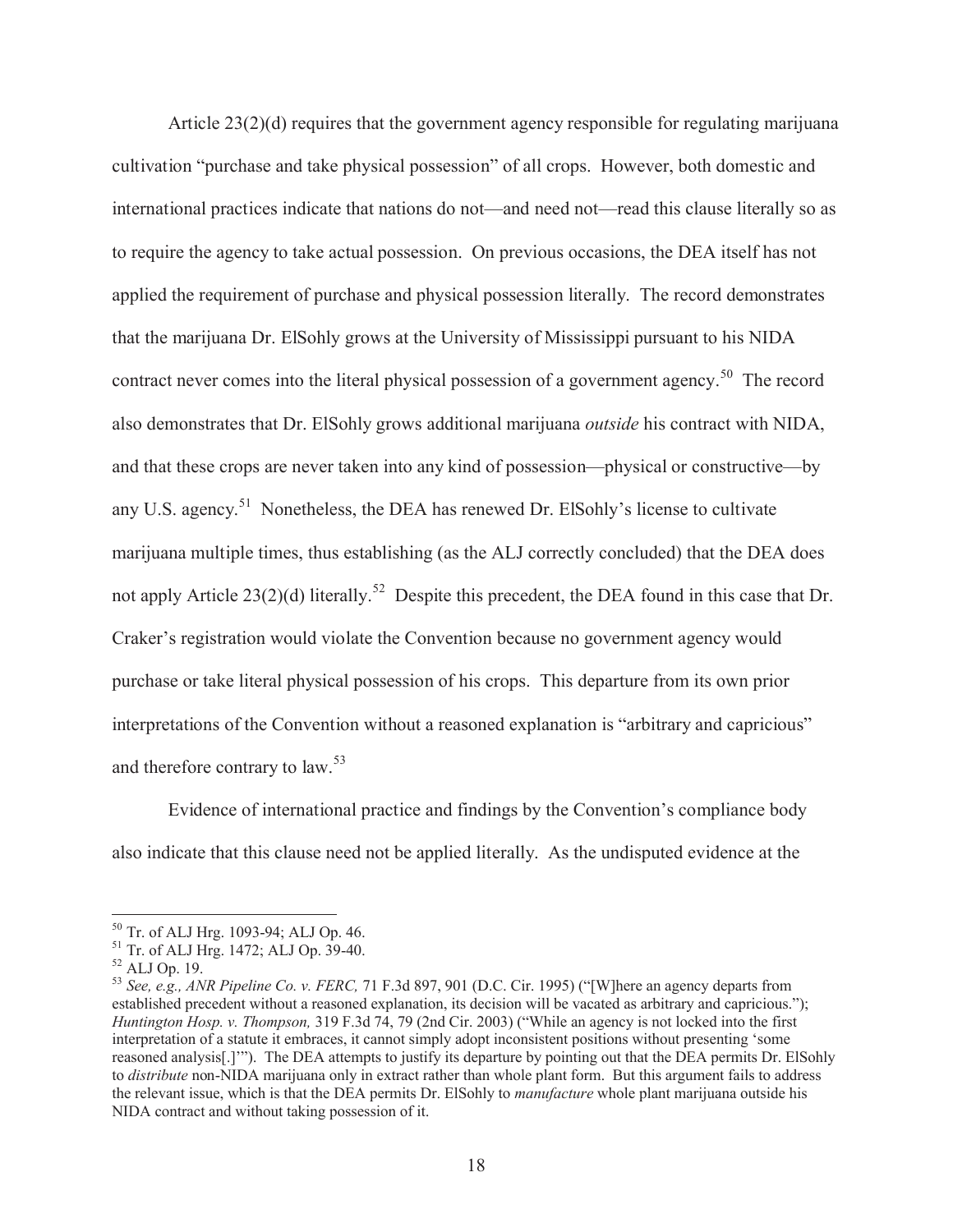hearing showed, the British for-profit company GW Pharmaceuticals Ltd. cultivates marijuana pursuant to a license from the British Home Office that establishes "a form of constructive purchase and possession" by the Agency in order to satisfy the Convention requirements.<sup>54</sup> GW and the Home Office have had this arrangement for many years, and the Convention's compliance body—the International Narcotics Control Board ("INCB")—has never indicated that this arrangement violates the United Kingdom's treaty obligations. To the contrary, the 2001 INCB Annual Report *commended* the U.K. for its medical marijuana research; GW conducted this research with marijuana it cultivated privately.<sup>55</sup> In its December 2, 2010 Order, the DEA now takes the position that international practice is irrelevant.<sup>56</sup> But the DEA's January 2009 Order itself looks to the 2005 INCB Annual Report for support, thus suggesting that the view of the international community *is* relevant to how the treaty should be understood.<sup>57</sup> The DEA cannot have it both ways. Instead, the DEA should adhere to its initial position that international practice is relevant and adopt the ALJ's thorough analysis of that practice.

Reconsideration of the January 2009 Order is necessary also because its Convention analysis relies on a mistake concerning which U.S. "agency" is responsible for carrying out the treaty requirements. According to the January 2009 Order, NIDA (via its parent agency, the Department of Health and Human Services) is the U.S. "agency" responsible for implementing the Convention-required controls over marijuana.<sup>58</sup> This position ignores not only DEA's own regulations but the position of NIDA itself. It is DEA, not NIDA, that is the U.S. agency responsible for implementing Convention-required controls. DEA regulations control all aspects

<sup>&</sup>lt;sup>54</sup> ALJ Op. 74 (citation and internal quotation marks omitted).

<sup>55</sup> INCB 2001 Annual Report 25, ¶ 158.

<sup>56</sup> *See* Dec. 2 Order 8.

<sup>57</sup> *See* DEA Order, 74 Fed. Reg. at 2115-16.

<sup>58</sup> *See id.* at 2114-15.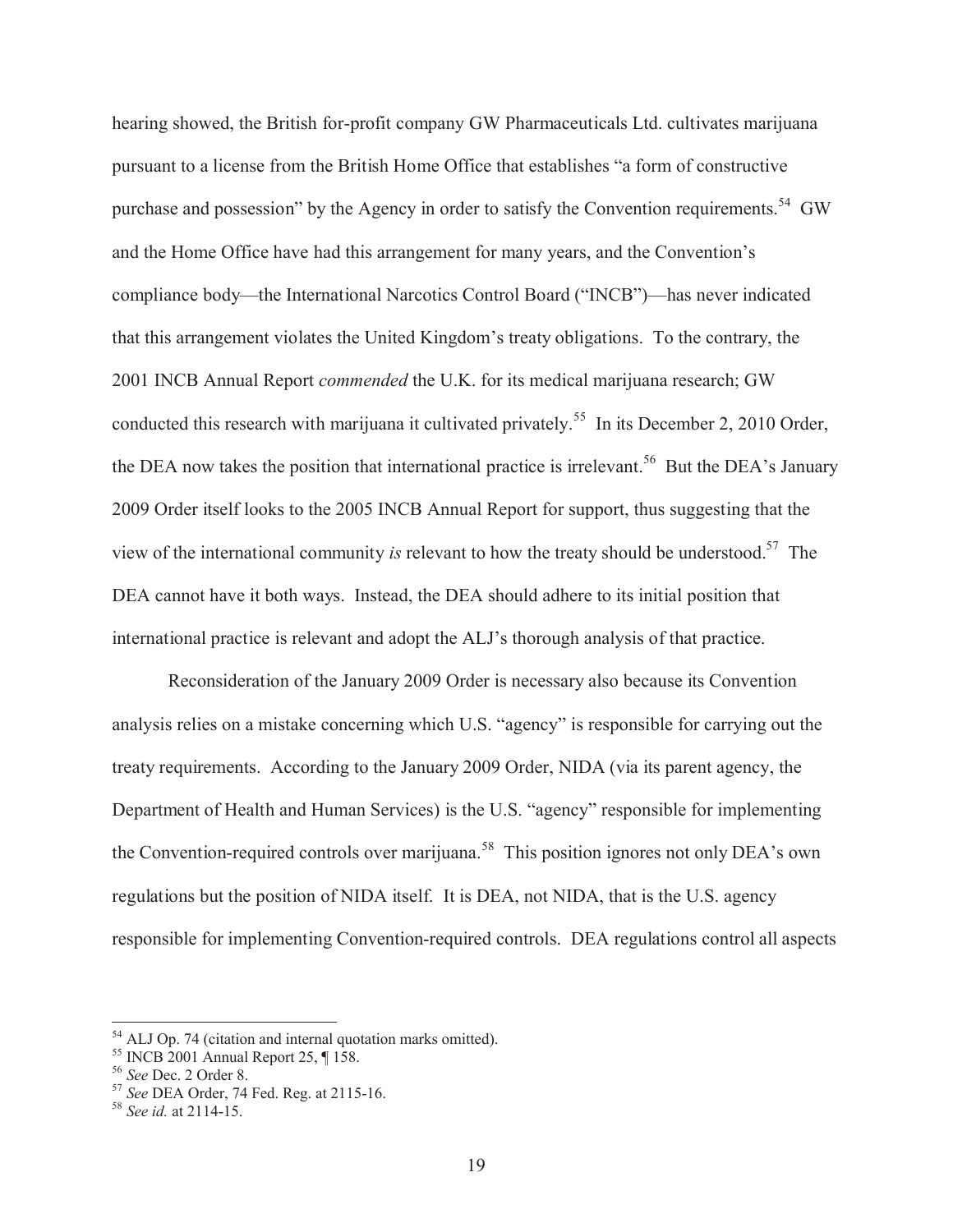of the registration of manufacturers, distributors, and dispensers of controlled substances.<sup>59</sup> For example, these regulations specify research protocols, law enforcement exemptions, DEA's right to revoke or suspend registrations, physical security requirements, and employee screening procedures to prevent diversion.<sup>60</sup> Even NIDA's own representative confirmed at the ALJ hearing that NIDA is *not* the U.S. agency responsible for implementing Convention obligations. When asked which agency is responsible for regulating and monitoring Convention-required rules, Dr. Gust, the Special Assistant to the Director of NIDA, responded unequivocally: "It's not  $NIDA$ <sup>"61</sup>

Further, the DEA erroneously reasoned that registering Dr. Craker to produce marijuana outside of the NIDA monopoly would violate the Convention because he would escape government agency regulation entirely.<sup>62</sup> This is flatly incorrect. It is certainly true Dr. Craker seeks to cultivate marijuana outside of *NIDA's* monopoly, but it does not follow that Dr. Craker seeks to cultivate marijuana outside the strictures of *any government regulation*. According to the DEA's Order, "it is [] control of the cultivation and production of cannabis by a national agency of the United States to which Respondent is fundamentally opposed, thereby demonstrating the inconsistency between his application and the Single Convention."<sup>63</sup> This statement fundamentally mischaracterizes Dr. Craker's position. As demonstrated by his compliance with the DEA throughout this process, Dr. Craker and his non-profit sponsor are in

<sup>59</sup> *See* 21 C.F.R. § 1301 *et seq*.

<sup>60</sup> *See* 21 C.F.R. §§ 1301.18, 1301.24, 1301.36, 1301.71, 1301.91.

 $61$  Tr. of ALJ Hrg. 1732.

<sup>62</sup> *See* DEA Order, 74 Fed. Reg. at 2115, 2116.

<sup>63</sup> *Id.* at 2116; *see also id.* at 2115 (characterizing Dr. Craker's "proposed purpose for gaining authorization" as enabling his non-profit sponsor "rather than HHS/NIDA" to "control distribution of the marijuana"); *id* at 2115 ("[T]he central theme of Respondent's argument . . . is that the very Government monopoly . . . that the Single Convention demands is the primary evil that Respondent seeks to defeat through obtaining a DEA registration."); *id.* at 2117 ("[T]he national agency must control the production and distribution of the raw marijuana material used for research or any other permissible purpose. Respondent's unwillingness to accept this principle illustrates how his proposed registration is fundamentally at odds with the treaty.").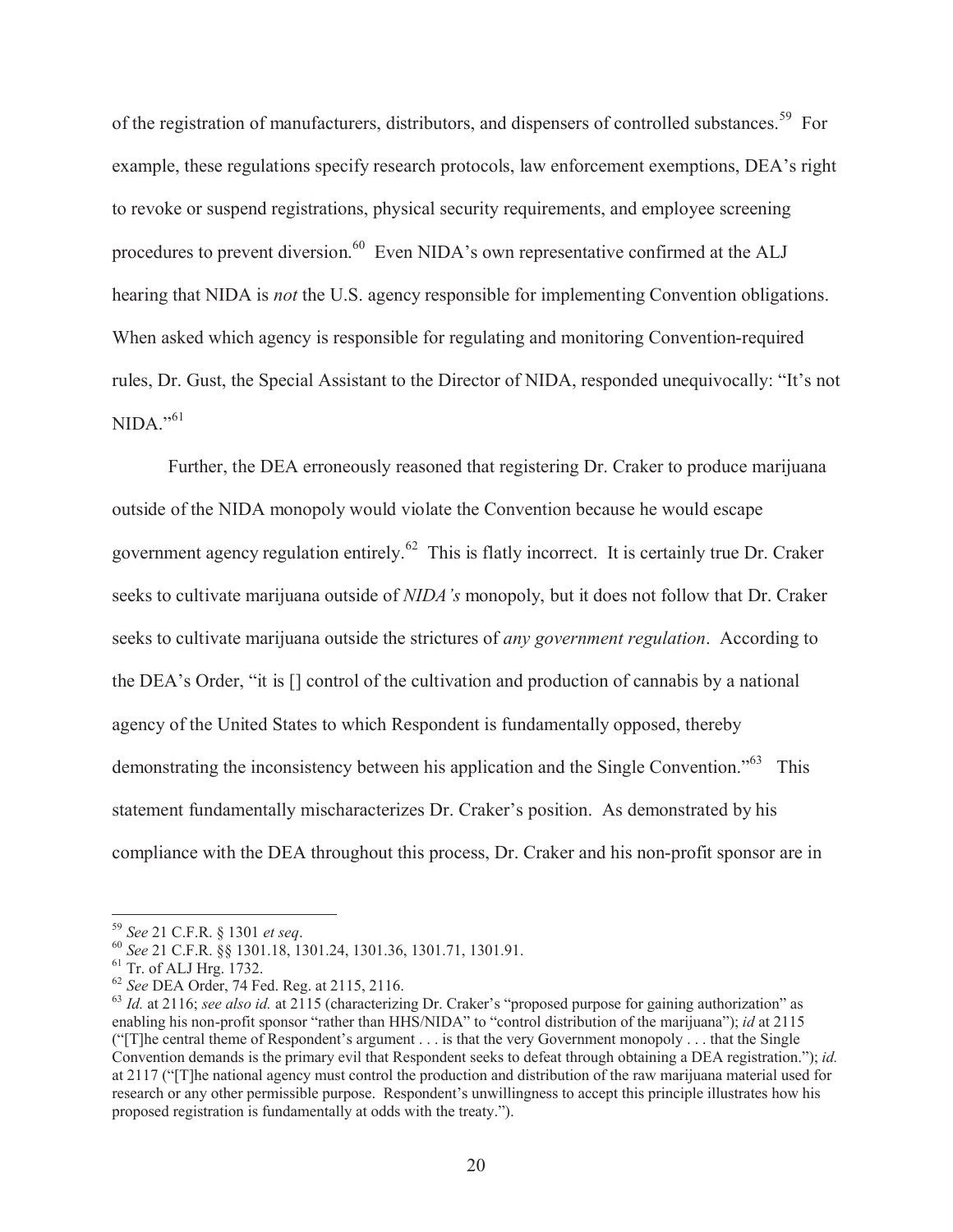no way opposed to the regulation of marijuana by the government agency that has been established to do so. But that agency is DEA—not NIDA. Thus, the DEA's refrain that Dr. Craker's application is fundamentally inconsistent with the Convention obligations because he would not be subject to NIDA control is a straw man: as the ALJ found, Dr. Craker's activities would always be subject to government control, both through extensive DEA and State regulation of who may access marijuana and through FDA regulation over the safety, efficacy and scientific merit of research protocols.<sup>64</sup> DEA's concern about Dr. Craker's escaping government regulation entirely is thus wholly unsupported by the record.

## **III. The DEA's Finding That The Personal Conduct Of A Third Party Warrants Denial of Dr. Craker's Application Is Unsupported By The Evidence And Is Contradicted By Its Other Findings.**

The third reason for which the DEA denied Dr. Craker's registration was the personal conduct of Dr. Craker's sponsoring organization's executive director. In relying on this reason, the DEA contradicted its own prior reasoning in its own opinion and selectively ignored its own regulatory controls precluding Dr. Craker from distributing the marijuana to anyone but DEAand State-licensed researchers for particular FDA-approved research.

The governing statute directs the government to consider "the existence in the establishment of effective control against diversion."<sup>65</sup> After listing this and four other factors to be weighed, the statute authorizes consideration of "such *other* factors as may be relevant."<sup>66</sup> The DEA correctly found regarding the "diversion" factor that Dr. Craker "has met his burden of demonstrating that, if the registration were granted, he would have in place effective controls against diversion."<sup>67</sup> However, the DEA then invoked the catch-all clause "such other factors" to

<sup>64</sup> *See* ALJ Op. 84

 $65$  21 U.S.C. § 823(a)(5).

 $66$  21 U.S.C. § 823(a)(6) (emphasis added).

<sup>67</sup> DEA Order, 74 Fed. Reg. at 2126.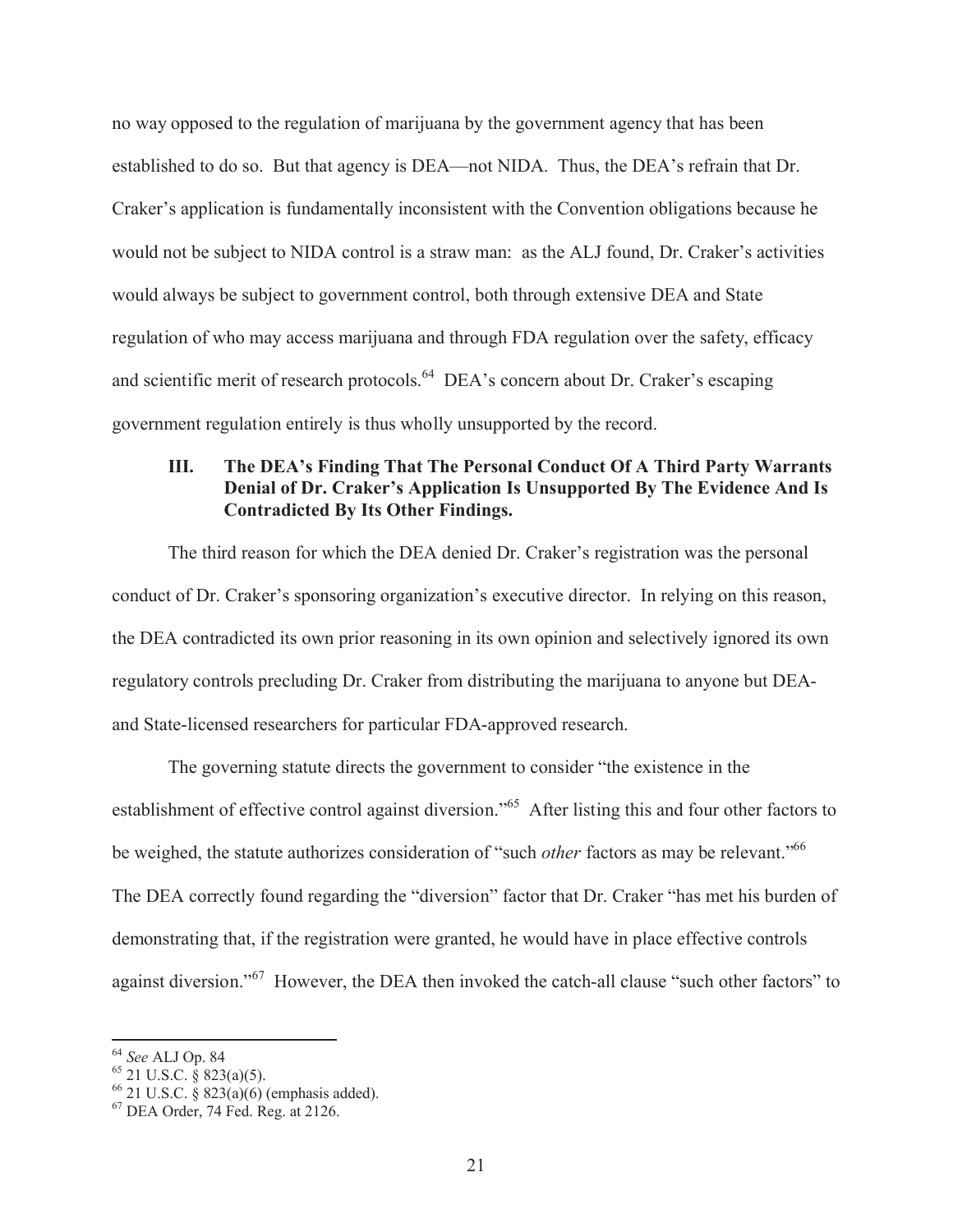flatly contradict its own prior finding by asserting that Dr. Craker's sponsoring organization's executive director's personal use of marijuana creates a risk of diversion. Because the diversion is explicitly prescribed as a consideration under a separate factor,<sup>68</sup> and as noted, the DEA found that Dr. Craker would have effective controls against diversion, the agency cannot reintroduce the specter of diversion through the back door by relying on the catch-all language "such *other* factors as may be relevant."<sup>69</sup>

Moreover, the DEA's "other factors" analysis is substantively flawed insofar as it assumes the insufficiency of its own controls and ignores the comprehensive DEA and FDA regulations that will apply to Dr. Craker's crops if his registration is granted.<sup>70</sup> As the evidence at the hearing demonstrated, and as the ALJ held, Dr. Craker's registration would not authorize the sponsor's executive director to have any contact with the marijuana: "the record . . . establishes that [the sponsoring organization and its president] would not at any time have physical possession of that marijuana."<sup>71</sup> The uncontroverted evidence adduced at the hearing established that Dr. Craker would make any marijuana grown in his facility available only to "FDA approved clinical studies that have permission to use this material in clinical trials" and to DEA-licensed researchers doing legitimate scientific research.<sup>72</sup> And, as should be obvious, the licensee here is Dr. Craker, not a third-party who wishes only to fund research. Absent evidence from which the DEA could conclude that *Dr. Craker* would be likely to violate DEA regulations and provide the marijuana he grows to unlicensed or unauthorized persons—and there was no such evidence in the record—the conclusion that a third party who will fund FDA-approved

<sup>68</sup> *See* 21 U.S.C. § 823(a)(5).

 $69$  21 U.S.C. § 823(a)(6) (emphasis added).

<sup>70</sup> *See* 21 C.F.R. § 1301 *et seq.*

 $71$  ALJ Op. 84.

 $72$  Tr. of ALJ Hrg. 73.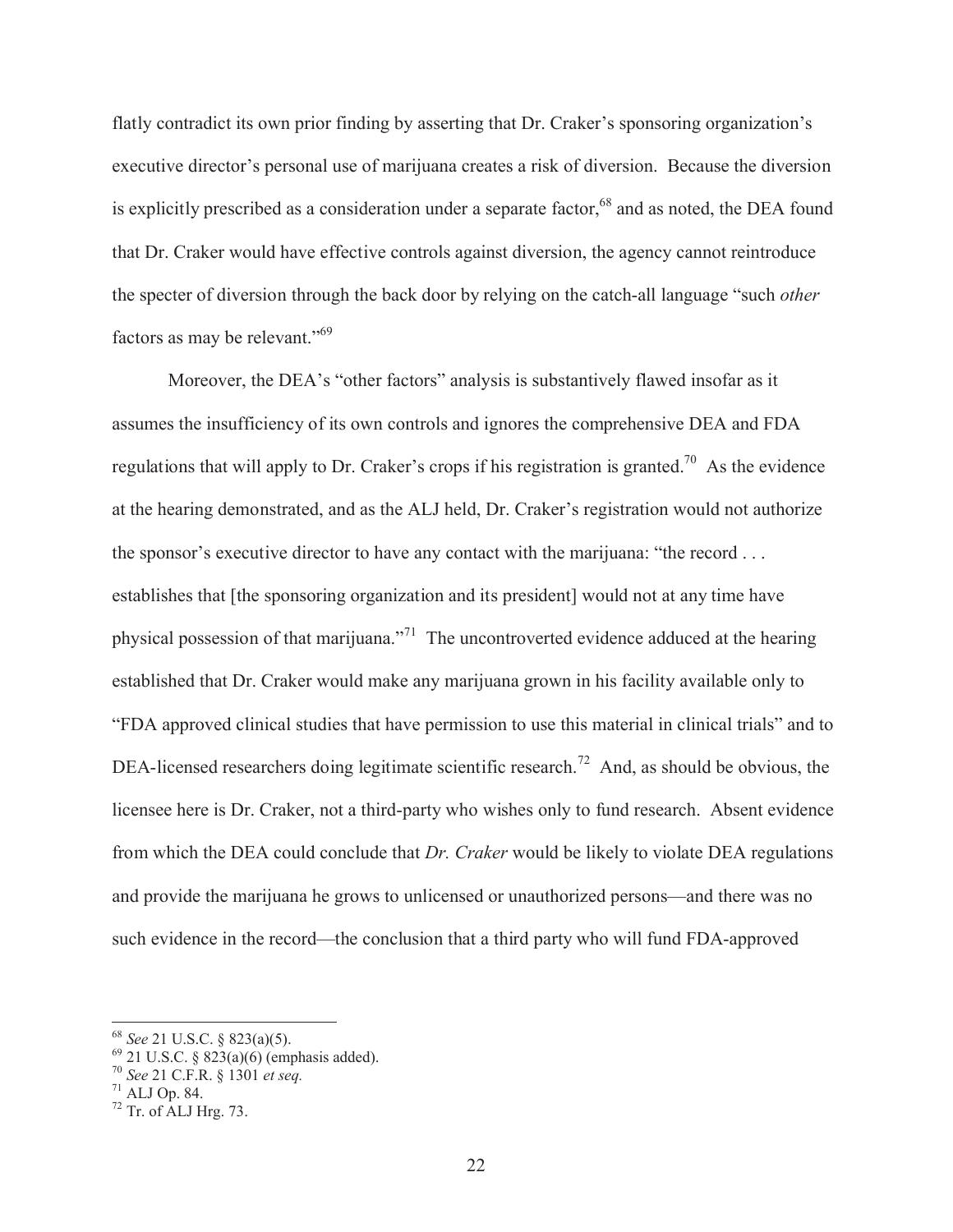research poses a threat of diversion is entirely untethered to fact and amounts to little more than guilt by association.

Further, the DEA's concern about the executive director's "role in deciding to whom [Dr. Craker] will supply the marijuana" is also unwarranted.<sup>73</sup> Under DEA regulations, Dr. Craker could not supply marijuana to anyone not DEA-licensed and FDA-approved:

[T]he record [] establishes . . . that Respondent would send marijuana only to researchers who hold DEA registrations and, therefore, have the requisite approval from the Department of Health and Human Services [i.e., the FDA], including findings that the researcher is qualified and competent, that the research protocol is meritorious, and that the research project has procedures in place to adequately protect against diversion of the marijuana.<sup>74</sup>

It is Dr. Craker, and not any other individual, who seeks registration; without some indication that he will provide marijuana to persons not authorized to have it—which is, again, contrary to the DEA's contemporaneous finding that Dr. Craker will have in place adequate controls against diversion—the concern about a sponsor's executive director is unjustified. Therefore the DEA's "other factors" analysis should be reconsidered, and the DEA should abandon the use of guiltby-association logic to raise the specter of diversion when no such risk appears on the record.

## **CONCLUSION**

In accordance with presidential directives, the time has come for science to prevail over politics. A neutral Administrative Law Judge held a nine-day hearing and found that granting Dr. Craker's license and ending NIDA's monopoly on the supply of medical marijuana for FDAregulated research in the United States was in the public interest. The DEA rejected the ALJ's opinion based on a series of factually or legally incorrect premises. The DEA should now reconsider its initial order and grant Dr. Craker's license in order to permit this nation's strong

<sup>73</sup> DEA Order, 74 Fed. Reg. at 2126.

<sup>74</sup> ALJ Op. 84.